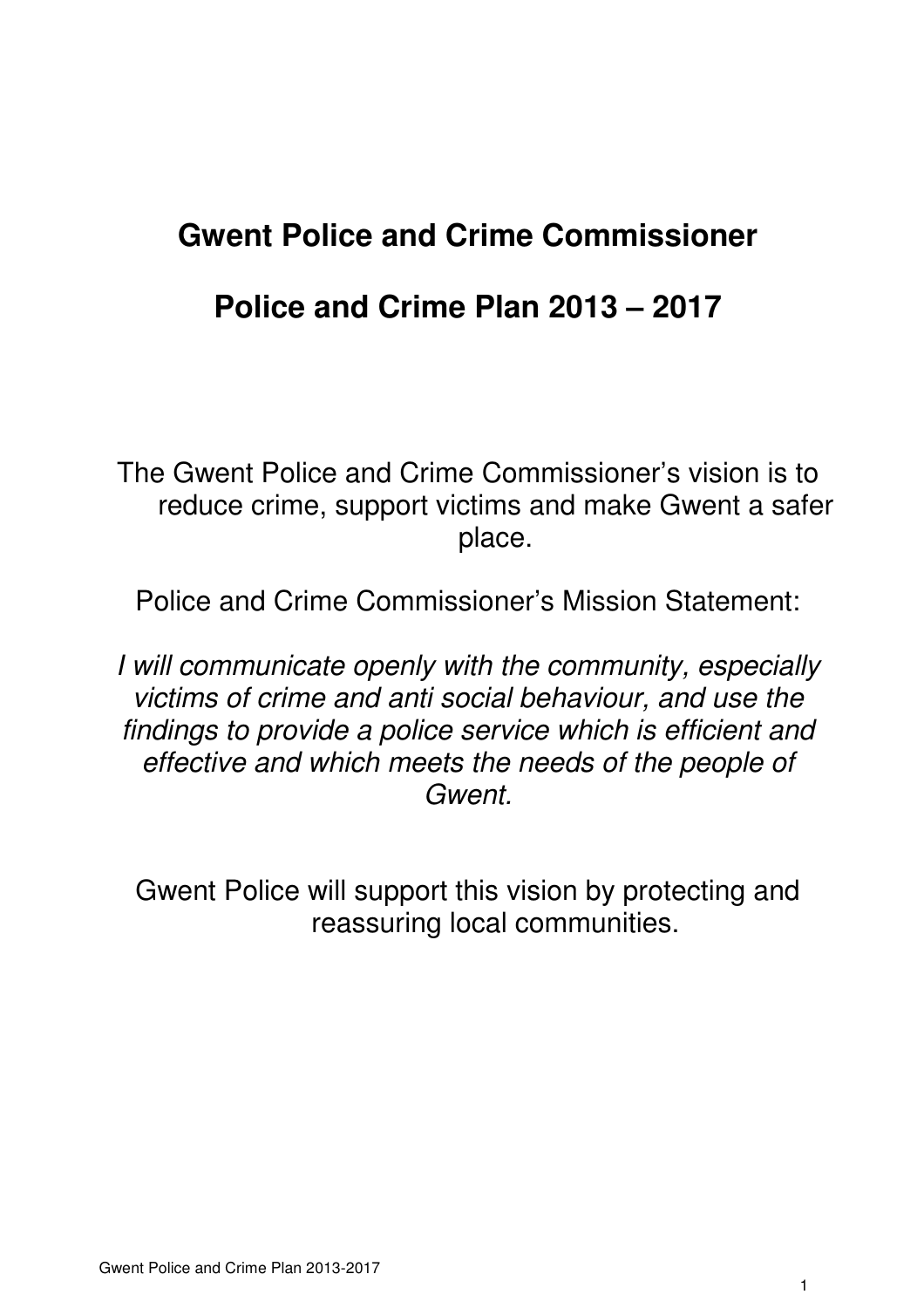## **FOREWORD**

I am extremely proud to have been elected as your Police and Crime Commissioner in Gwent. My vision is to continue to reduce crime and Anti-Social Behaviour, support victims and make Gwent a safer place for all. I sincerely believe that all of this is achievable despite the continuing pressures that a reduction in the policing budget will bring.

I fully support the Chief Constable's mission to protect and reassure the public and will continue to work with the force to ensure that you are provided with an efficient and effective policing service that is value for money.

It is disappointing to see that whilst crime and anti social behaviour is reducing in Gwent, public confidence in policing is not as high as I would like it to be. I will therefore also be working closely with the Chief Constable to ensure that, over the period of this plan, that public confidence in the force remains central to everything we do.

I will be looking for every opportunity to speak to you to ascertain how we can best deliver an accessible, fair and responsive policing service that best meets your needs.

Mindful that we can achieve more when we work together, I will also be working to ensure that our excellent partnership arrangements with local authorities, the voluntary third sector and other criminal justice agencies deliver positive results for our communities.

The priorities in this Plan are the result of much public and partner consultation over recent months and will be used to inform my activity over the period ahead. This Plan is also the first step in letting you know how I propose to work on your behalf to deliver against these priorities.

I believe that the future offers many opportunities for us to work together to make our communities even safer. The Plan lays out what I will do to make this happen and I look forward to hearing from you with your ideas about how we might work together to achieve this.



19. politie

**Ian Johnston QPM Gwent Police and Crime Commissioner**.

The Office of the Police and Crime Commissioner Police Headquarters Croesyceiliog Cwmbran Torfaen NP44 2XJ

Tel: 01633 642200 E-mail: Commissioner@gwent.pnn.police.uk Website: www.gwent.pcc.police.uk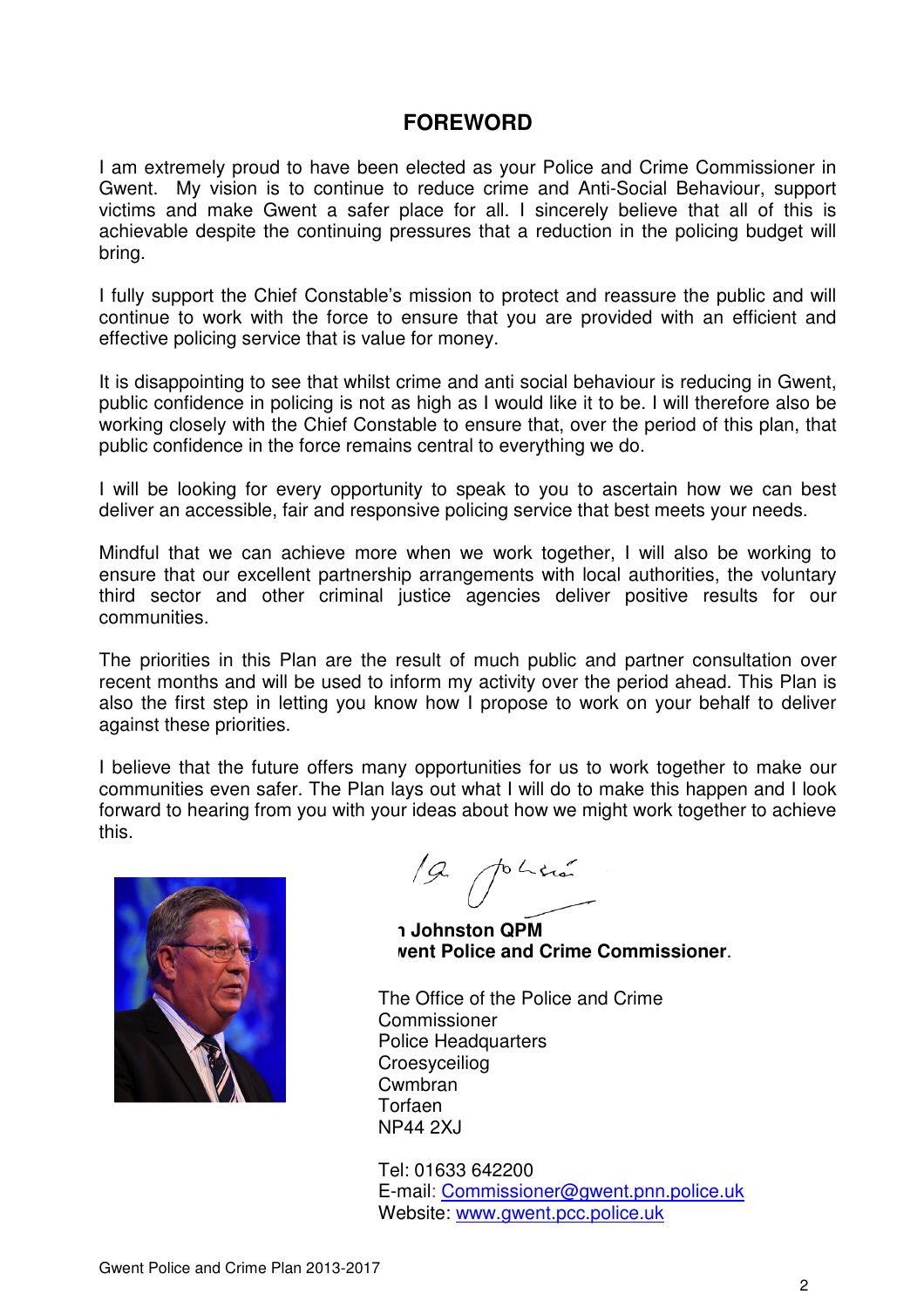## **Table of Contents**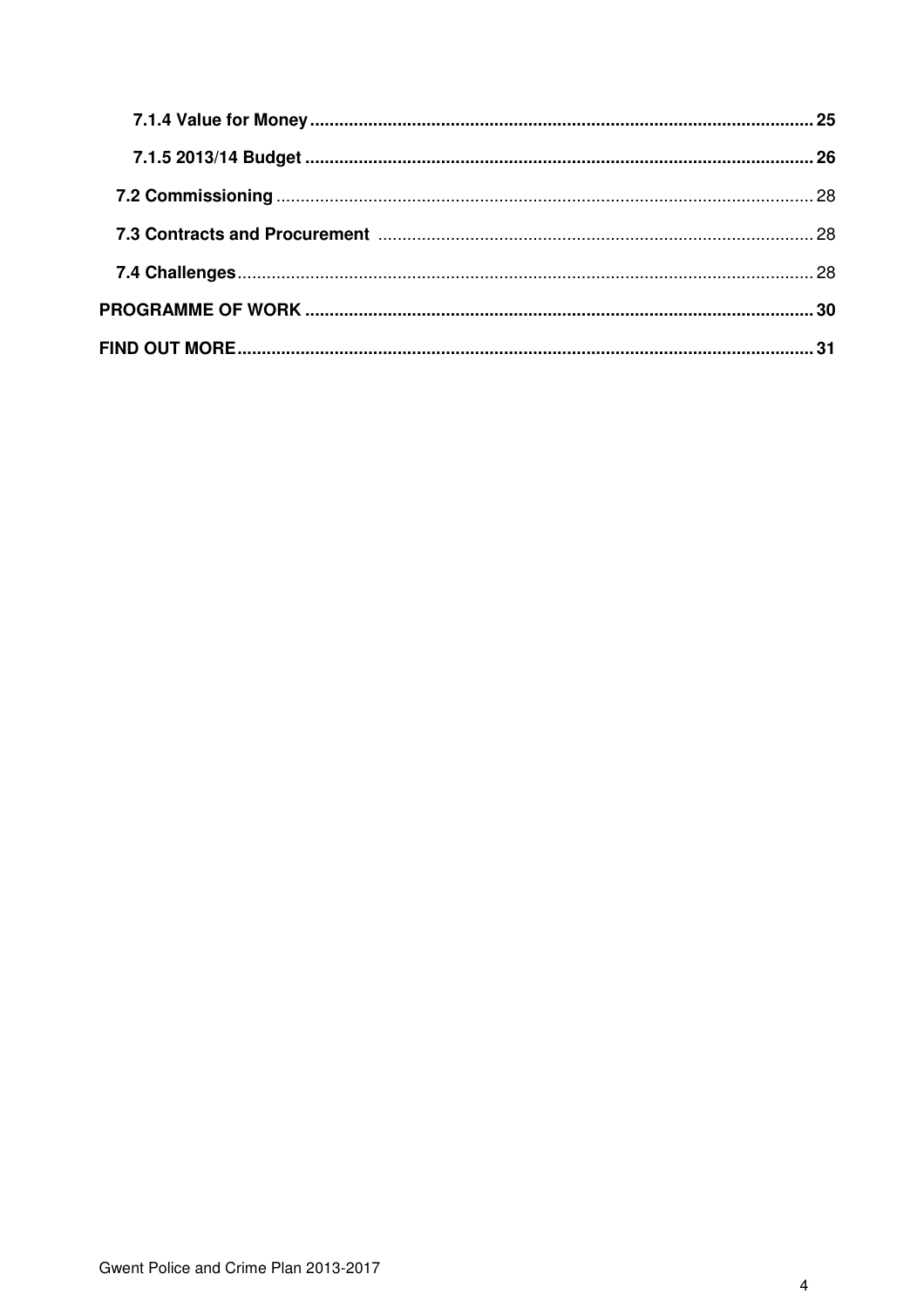## **1. INTRODUCTION**

## **1.1 Background**

This is the first Police and Crime Plan issued by the Police and Crime Commissioner for Gwent. It covers the period April 2013 – March 2017 and outlines my vision and priorities for policing and community safety across the Gwent Police area.

My role as the Police and Crime Commissioner is to ensure that the policing needs of Gwent's communities are met so that people are safe, and have confidence in and satisfaction with the services provided by the police.

Building on the strong foundations already in place, I will work with partners to continue to develop a joined-up approach to preventing and reducing crime, tackling Anti-Social Behaviour (ASB), making sure that victims are at the centre of the services delivered, and provide the public with a voice in policing matters. I will do this by:

- Setting, issuing and updating this Police and Crime Plan for Gwent
- Setting the Force budget, the policing element of council tax (precept) and awarding crime and disorder reduction grants
- Holding the Chief Constable, and other partners commissioned to provide services, to account for the delivery of police and crime priorities
- Regularly engaging with communities and victims of crime
- Working in partnership to deliver effective criminal justice and other related services to the public of Gwent
- Having regard to the priorities of community safety partners in delivering policing services

I have also given consideration to the Strategic Policing Requirement, issued by the Home Secretary, to ensure that I understand its requirements and that Gwent Police are able to meet regional, national and international policing responsibilities, such as organised crime and counter terrorism.

While the Chief Constable retains the direction and control of her police officers and police staff, in carrying out my role I will not impede the operational independence of the police service; however, I will hold the Chief Constable to account for the delivery of the priorities outlined in this plan which are within her direction and control.

#### Link to The Policing Protocol

In turn, I will be held to account, supported and scrutinised by a Police and Crime Panel, a body consisting of local councillors and independent members.

I will also be supported by an Audit Committee (held jointly with the Chief Constable), which will provide advice and assurance on matters relating to the business of the Force and the Office of the Police and Crime Commissioner.

In drafting this plan, I have considered the views and priorities of communities, responses provided to the consultation, victims of crime, Gwent Police, community safety and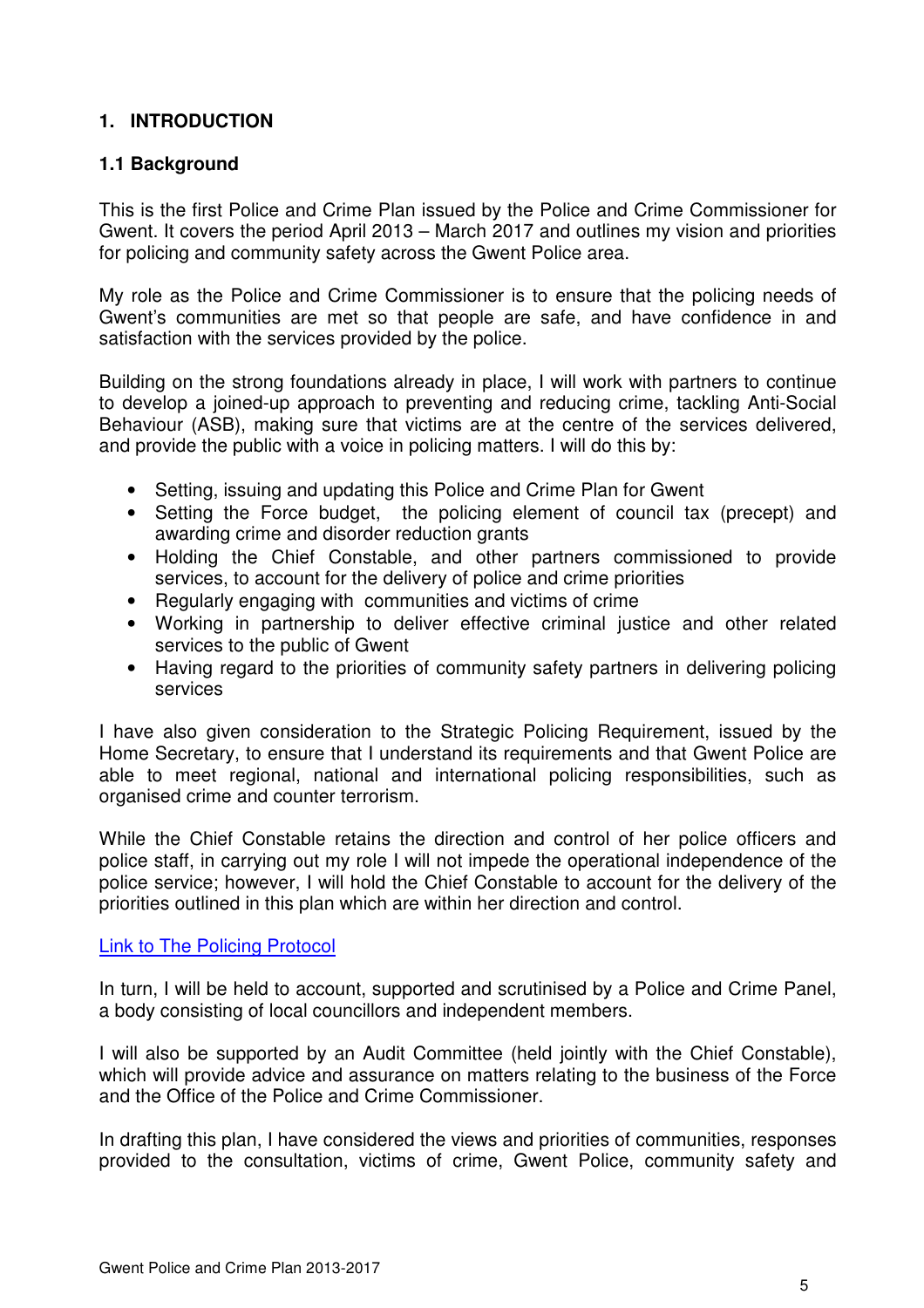criminal justice partners. In addition, my priorities have been developed using an outcome-based approach to ensure they meet the local, regional and national needs.

I have consulted with the Chief Constable in drafting the planned outcomes and measures.

As the first Police and Crime Commissioner for Gwent, my vision is to prevent and reduce crime and ASB, support victims and make Gwent a safer place. To achieve this, I will focus on the following strategic priorities:

- **To deliver the best quality of service available.**
- **To reduce and prevent crime**
- **To reduce incidents of ASB**
- **To protect people from serious harm**
- **To make the best use of resources and provide Value for Money**

I fully support the Chief Constable's mission for Gwent Police to be in the top ten police forces by 2016 and through my priorities, we will work together and with others to ensure the delivery of a high quality policing service to the communities of Gwent.

I am supported by the staff of the Office of the Police and Crime Commissioner (OPCC) who will assist me in discharging my functions as the Commissioner for Gwent.  $\dot{I}$  will be reviewing the current resources and make-up of the office over the first year of this plan to ensure that I have the correct level of support and expertise to deliver my vision. The role of the OPCC is vastly different, more complex and demanding than that of the former Police Authority and comparisons between the Authority Secretariat and the OPCC are misleading and unhelpful. The wider scope of the role includes an increased number of general responsibilities in addition to a greater financial responsibility.

#### Link to OPCC chart

This plan may be reviewed at any time and it will be kept under review, particularly in light of any recommendations made by the Police and Crime Panel or the annual report, any changes made to the Strategic Policing Requirement issued by the Secretary of State, and views obtained from the community.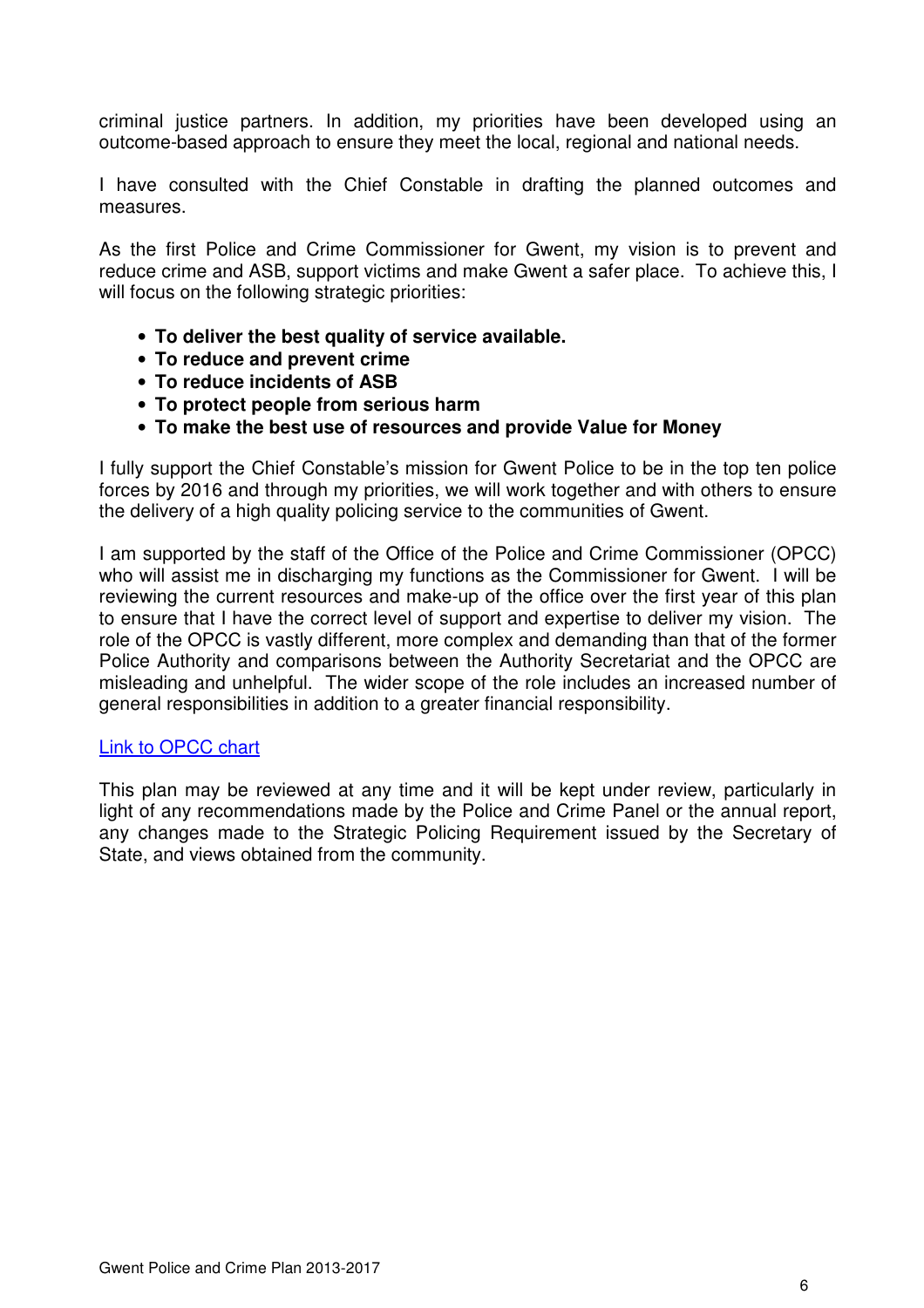#### **1.2 The Gwent Area**



The Gwent policing area covers 600 square miles bounded by Abergavenny in the North, Newport in the South, Chepstow in the East and Caerphilly in the West. The area itself is a mix of rural and urban populations, with market towns and rural farming areas presenting very different challenges to those of managing the night-time economy of Newport. The road network also carries large volumes of traffic through the M4 link to the East, which incorporates the Second Severn Crossing, and the development of the existing Heads of the Valleys road, adding to the complexity of policing those areas linking into this network.

The population of Gwent has increased<sup>1</sup> by 23,700 since 2001 to 576,700 people, and Gwent has also become more diverse through culture, faith and ethnicity. The Office for National Statistics states that Gwent on average has a 96% white, 0.4% Asian, 0.13% Black and 0.3% Chinese population. In 2011/12, Gwent Police provided services in 40 different languages.

As Commissioner, I will ensure that Gwent Police works together with its partners to engage and strengthen its community links, whilst simultaneously working to gain trust and build confidence within minority communities and other under-represented groups.

Gwent has a high student population. Coleg Gwent is Wales' largest further education college and has over 35,000 students ranging from school leavers to mature students.

The county also has both wealthy and socially deprived communities with the current economic challenges highlighting the diverse characteristics of Gwent. Highest employment is seen in Caerphilly and Newport with most unemployment focused in the valleys. Similarly, there is a wide variation in the quality of health in our communities which is highest in Monmouthshire and poorest in the Blaenau Gwent. It has been estimated that one fifth of the Welsh working age population are disabled.

 $\overline{a}$ 

<sup>&</sup>lt;sup>1</sup> Office for National Statistics 2011 Census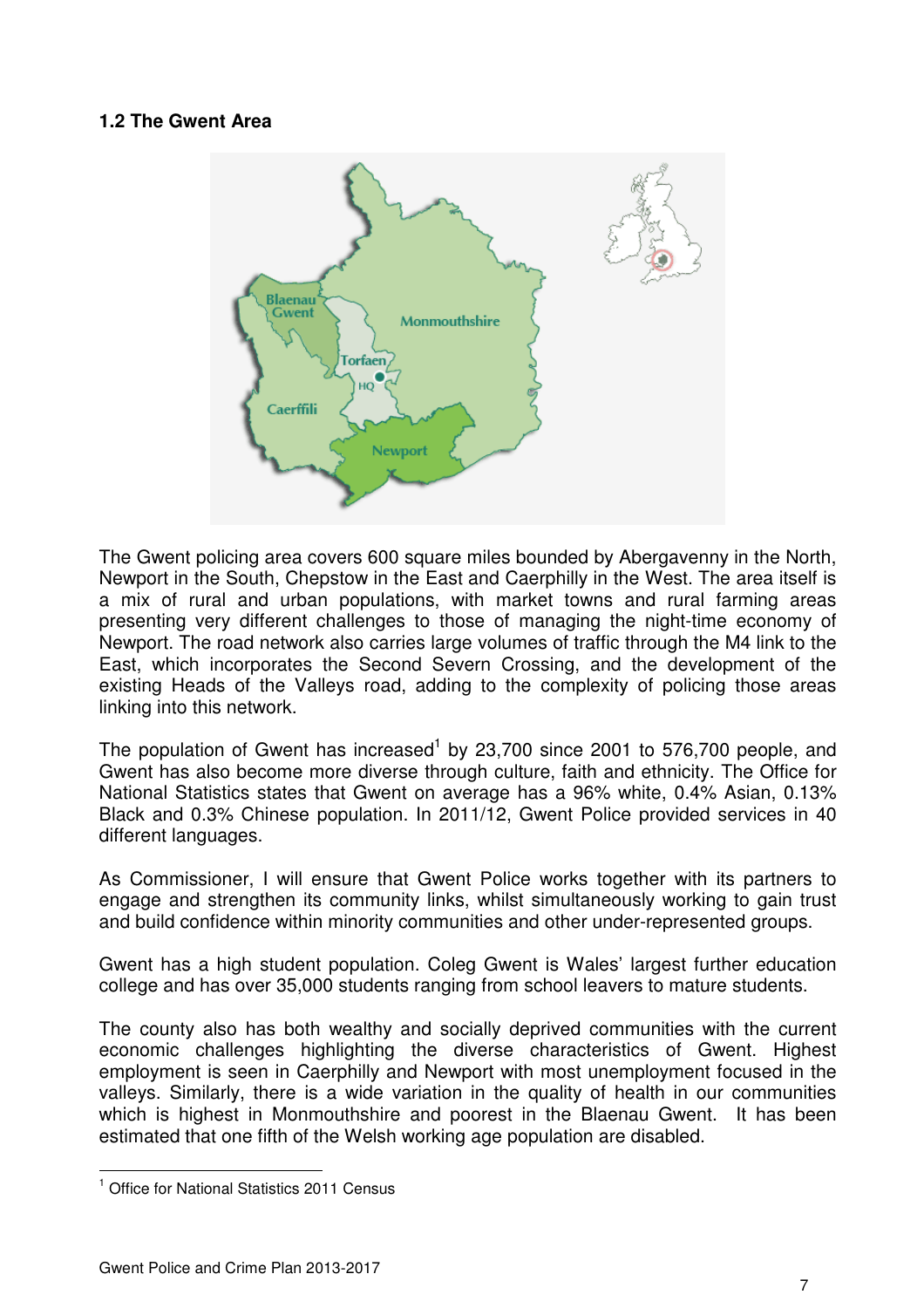## **1.2.1 Local Policing**

To provide the most effective response to community needs, Gwent Police is made up of five policing areas based on local authority boundaries. As at  $31<sup>st</sup>$  December 2012, the Force has more than 1414 officers and 1050 police staff, including 257 Community Support Officers (funded via central government grant, Welsh Government and local partners) to protect and reassure its public. In addition, a number of volunteers, including Specials and Police Cadets, work with local police and partners to help improve customer service and enhance service delivery.

The style of policing in Gwent is intelligence-led, proactive and people focused. Policing at the local level is delivered through working in partnership and dedicated neighbourhood policing teams that provide a visible and responsive service to local communities. These teams work hard to identify and seek solutions to the issues of most concern within our communities. The force also has a range of specialist police services to combat major challenges to public safety.



As the Police and Crime Commissioner for Gwent, I support the Chief Constable's aims, which are to:

- Reduce crime, anti-social behaviour, nuisance and disorder, and increase the numbers of offenders brought to justice
- Focus on victims of crime
- Work with others to keep people safe
- Provide value for money, improve efficiency, drive out waste and duplication and increase productivity
- Deliver £24.17m cashable savings by 2016<sup>2</sup>.

#### About Gwent Police

 $\overline{a}$ 

#### **1.2.2 Strategic Policing Requirement**

In preparing this plan, I am required to have regard to the Strategic Policing Requirement (SPR), issued from time to time, by the Home Secretary. The national threats contained with the SPR either affect multiple police forces or require resources to be brought together in order to deal with those threats efficiently and effectively.

The national threats will require a response embedded in local policing and will require the development of effective working relationships with the National Crime Agency as well as linking in with Integrated Offender Management, Multi Agency Public Protection and Safeguarding arrangements. The force already participates in a number of collaborative and joint-working arrangements between police forces and other partners to deal with these issues.

 $2$  This is the original target identified in setting the 2011/12 budget and is maintained in the Chief Constable's objectives.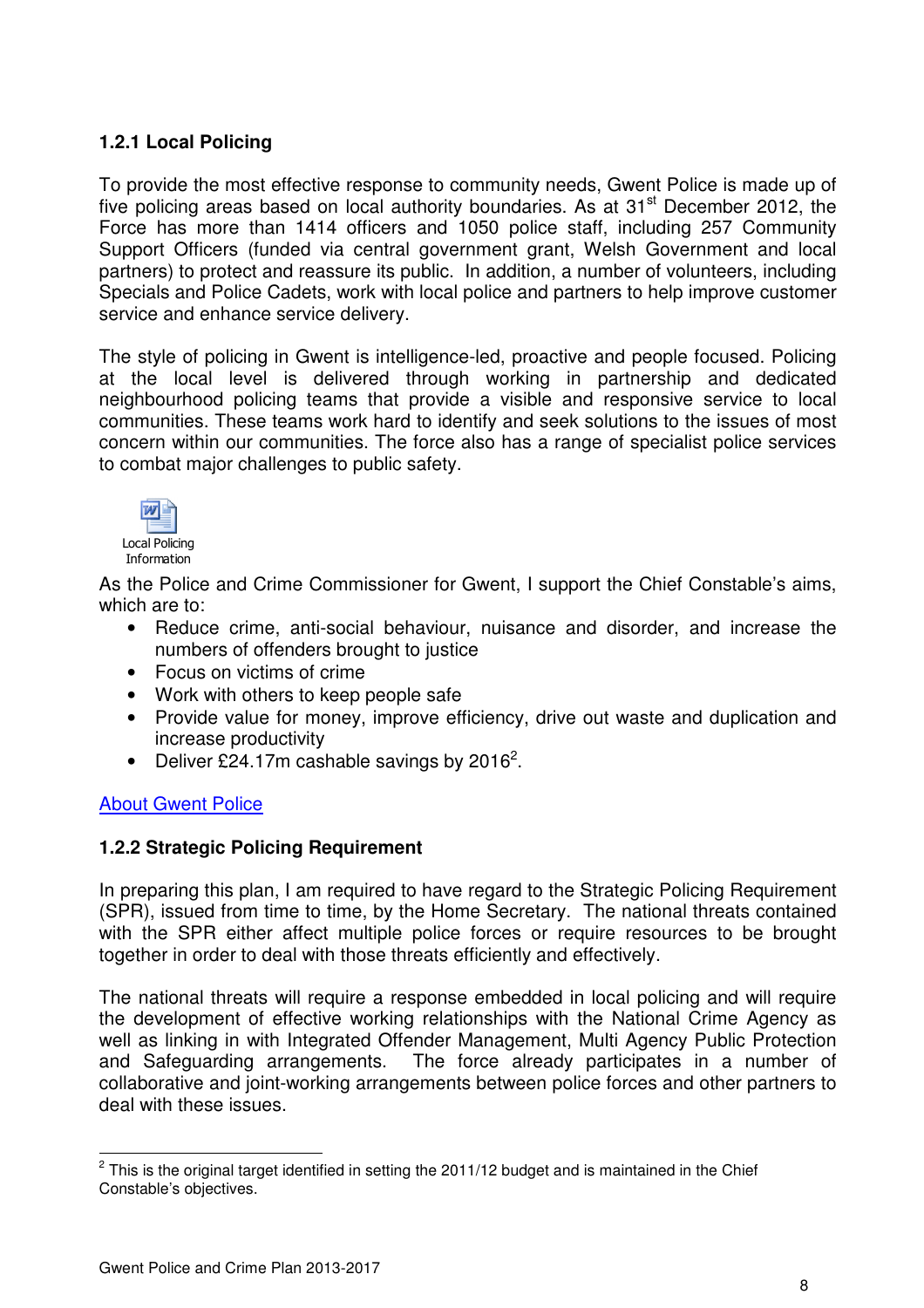I will monitor SPR requirements locally and with my colleagues in Wales, to ensure we have the specialist police capability to deal with the most serious crimes.

## **2. POLICE AND CRIME PRIORITIES**

## **2.1 Planning**

As the Commissioner, one of my key responsibilities will be to ensure that the public's views and priorities are the driving force behind policing and are supportive of community safety and the criminal justice system. As such, I will ensure that Gwent Police are more focused than ever on those areas which will help achieve the outcomes that mean the most to you. The priorities within this plan have been informed by a wide range of internal and external research, engagement and consultation to ensure that the organisation is focused on the right issues.

The priorities have been chosen following extensive consideration of factors including:

- Victim and Community consultation surveys, neighbourhood meetings, Partners and Communities Together (PACT) priorities.
- Performance Information Detection rates, public confidence, satisfaction of victims and witnesses
- Crime and Anti-Social Behaviour rates of recording
- Force intelligence and analysis
- Strategic partner consultation
- Local and Regional Strategic Assessments of the Strategic Policing Requirement and Protective Services
- My pre-election Manifesto commitments
- Inspections conducted by Her Majesty's Inspectorate of Constabulary.

## **2.2 The Priorities**

Outlined on the following pages are the priorities developed through our community and partner consultation, as well as the success measures you should expect to see as a result of effective delivery of the priorities. The Commissioner wishes to prioritise preventative initiatives that are proven to work, reduce the number of victims of crime and ASB, improve services to victims, and that involve the community in addressing local matters.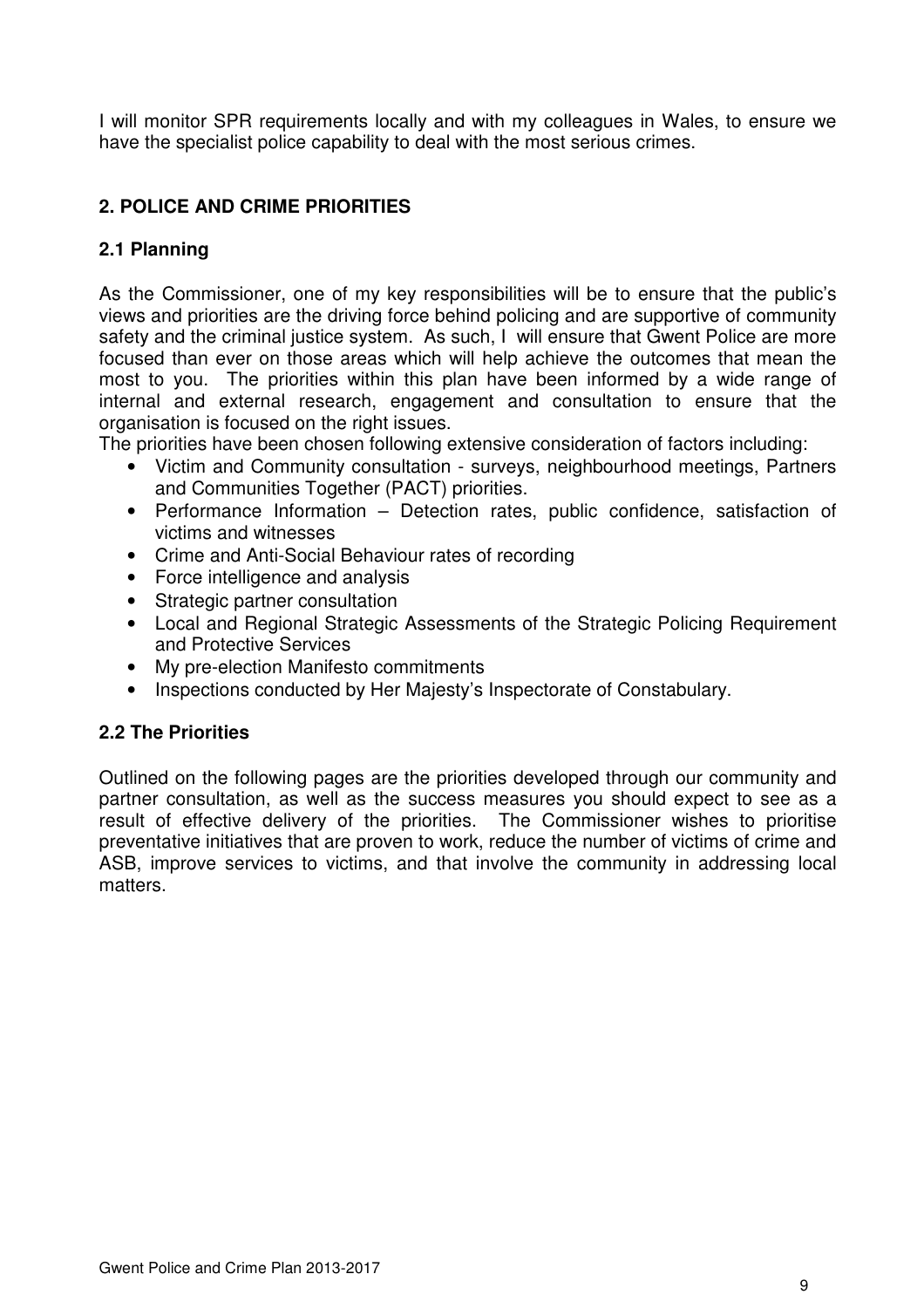## **To deliver the best quality of service available**

| Priority 1: Outcome     | The people of Gwent are satisfied that the police provide a<br>service which meets their requirements.                                                                               |  |  |  |  |  |
|-------------------------|--------------------------------------------------------------------------------------------------------------------------------------------------------------------------------------|--|--|--|--|--|
| <b>Success Measures</b> | To increase the proportion of people who are<br>$\bullet$<br>satisfied with the way the police in their area are<br>dealing with the things that matter to them and the<br>community |  |  |  |  |  |
|                         | To increase the satisfaction of victims of crime and<br>anti-social behaviour with the service they have<br>received from the police.                                                |  |  |  |  |  |
| Actions                 | <b>Gwent Police will:</b>                                                                                                                                                            |  |  |  |  |  |
|                         | work with victims and staff to develop our victim<br>services plan.                                                                                                                  |  |  |  |  |  |
|                         | continue to develop the way in which we keep people<br>$\bullet$<br>informed about the action we take in response to their<br>concerns.                                              |  |  |  |  |  |
|                         | The Commissioner will:                                                                                                                                                               |  |  |  |  |  |
|                         | put victims at the heart of everything we do                                                                                                                                         |  |  |  |  |  |
|                         | listen to and engage with the community about the<br>police service they require and receive                                                                                         |  |  |  |  |  |

## **To reduce and prevent crime**

| Priority 2: Outcome     | People in Gwent are less affected by crime                                                                                                                          |  |  |  |  |  |
|-------------------------|---------------------------------------------------------------------------------------------------------------------------------------------------------------------|--|--|--|--|--|
| <b>Success Measures</b> | Reduce the overall level of crimes recorded                                                                                                                         |  |  |  |  |  |
|                         | Reduce the number of victims of crime                                                                                                                               |  |  |  |  |  |
|                         | Increase the number of offenders brought to justice                                                                                                                 |  |  |  |  |  |
| To achieve this:        | <b>Gwent Police will:</b>                                                                                                                                           |  |  |  |  |  |
|                         | • allocate resources to where they are needed, so that<br>the right people are in the right place at the right time                                                 |  |  |  |  |  |
|                         | • target repeat and high-volume offenders who cause<br>the most harm to our communities                                                                             |  |  |  |  |  |
|                         | • increase the number of offenders brought to justice<br>by improving the quality of police investigations, and<br>the quality and timeliness of prosecution files. |  |  |  |  |  |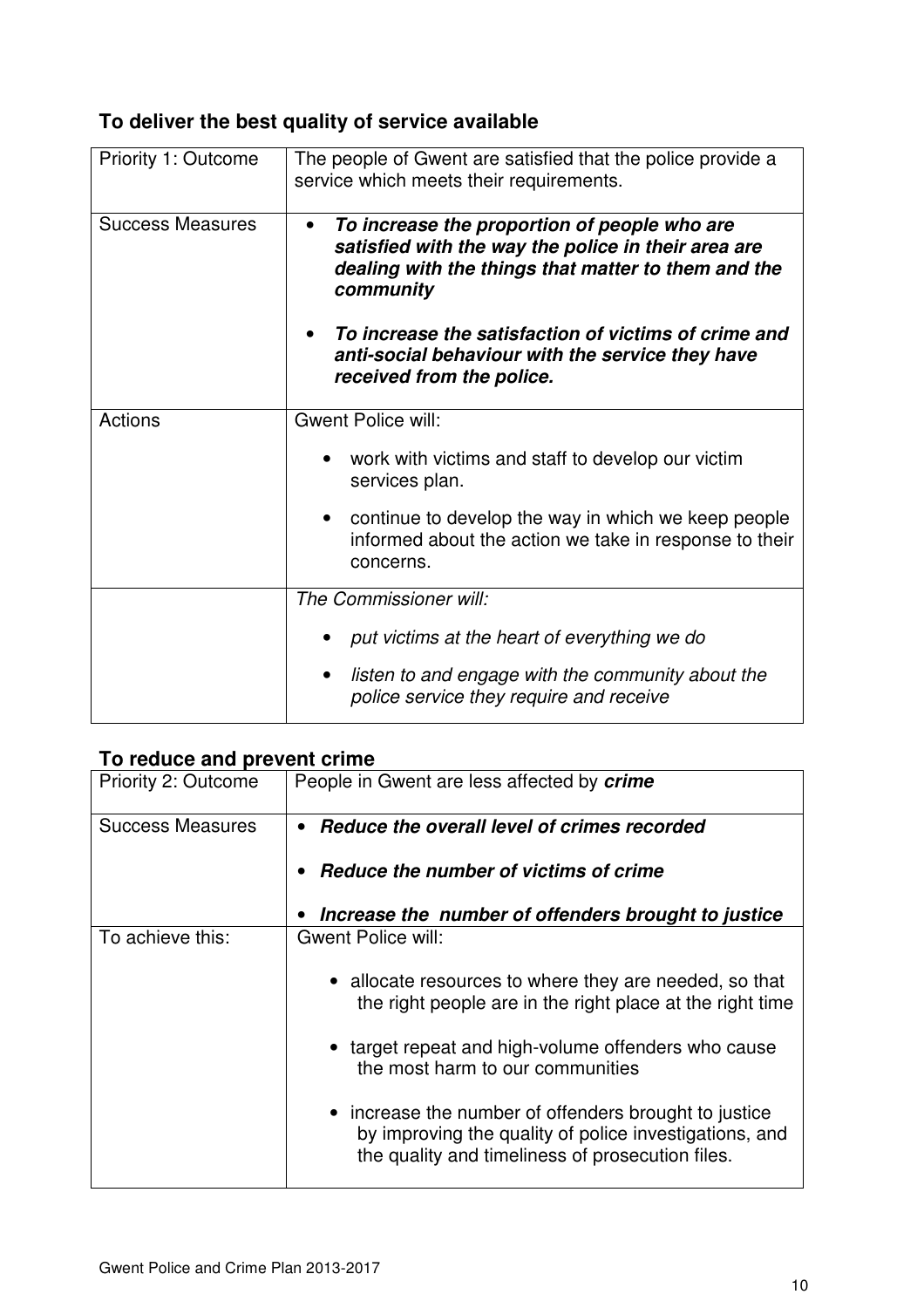| The Commissioner will:                                                                                                                                                                 |
|----------------------------------------------------------------------------------------------------------------------------------------------------------------------------------------|
| • work with partners to support victims and<br>communities                                                                                                                             |
| • work with the Crown Prosecution Service and HM<br>Courts and Tribunal Service to improve the service<br>given by the criminal justice system in Gwent to<br>victims of crime and ASB |
| • work with partners to develop a joint approach to<br>restorative justice to reduce the likelihood of further<br>offending                                                            |
| • work with partners to divert people from offending<br>behaviour that may lead them entering the criminal<br>justice system                                                           |
| work with partners to provide services to help divert<br>offenders from substance abuse                                                                                                |

## **To reduce incidents of ASB**

| Priority 3: Outcome     | People in Gwent are less affected by <b>Anti-social Behaviour</b>                                                                      |  |  |  |  |  |
|-------------------------|----------------------------------------------------------------------------------------------------------------------------------------|--|--|--|--|--|
| <b>Success Measures</b> | Reduce the overall levels of anti-social behaviour                                                                                     |  |  |  |  |  |
|                         | To increase the proportion of people who feel that<br>their call to us made a difference to the ASB<br>problem they were experiencing. |  |  |  |  |  |
| To achieve this:        | <b>Gwent Police will:</b>                                                                                                              |  |  |  |  |  |
|                         | • assign resources to meet local demand, so that the<br>right people are in the right place at the right time                          |  |  |  |  |  |
|                         | • target repeat and high-volume offenders and<br>locations causing most harm to our communities                                        |  |  |  |  |  |
|                         | • work with repeat and vulnerable victims to ensure<br>they receive the service they ought to have                                     |  |  |  |  |  |
|                         | The Commissioner will:                                                                                                                 |  |  |  |  |  |
|                         | work with partners to prevent ASB in our communities                                                                                   |  |  |  |  |  |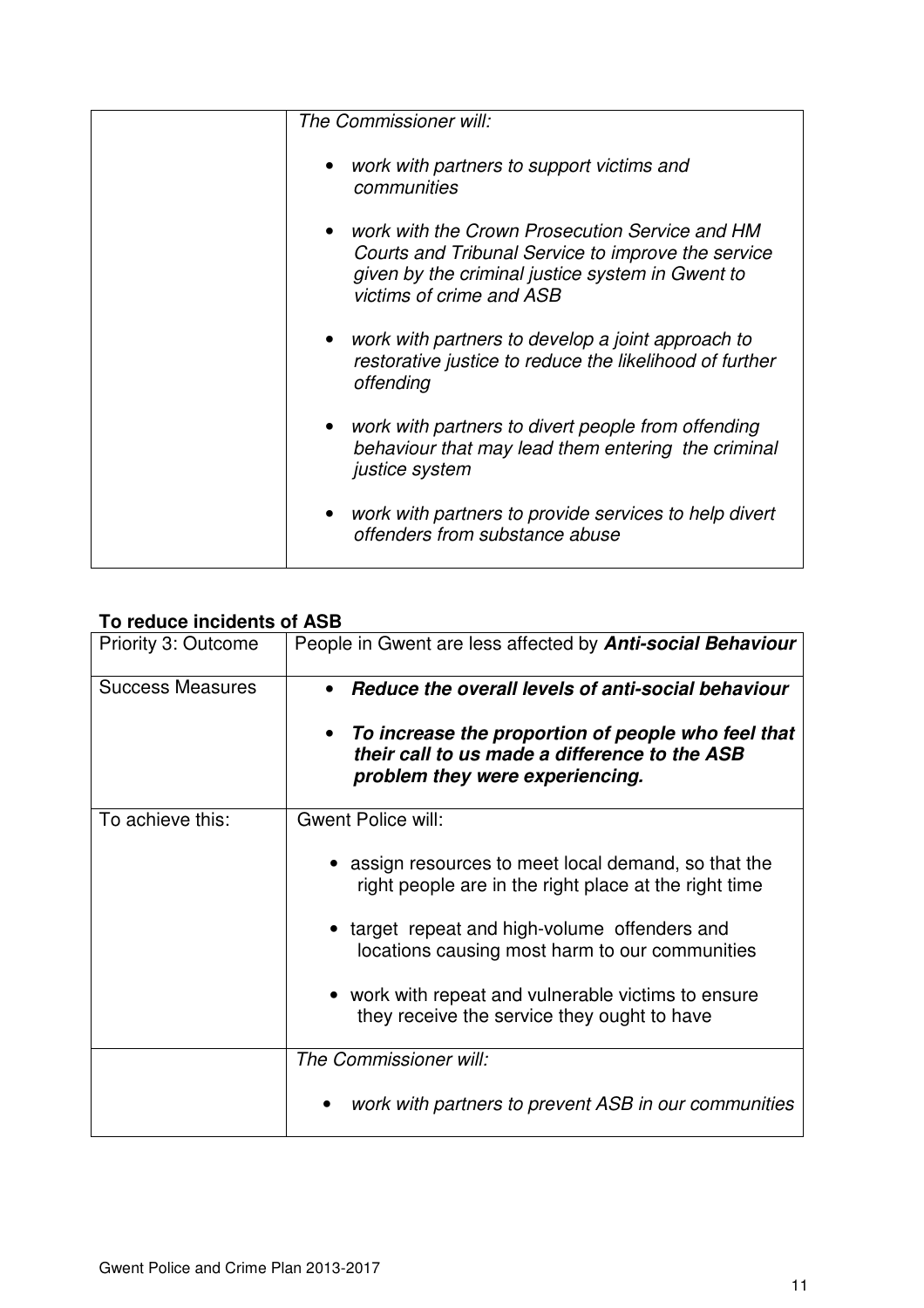## **To protect people from serious harm**

| Priority 4: Outcome     | People in Gwent are protected from serious harm                                                                                                                                                                                                                                                               |  |  |  |  |
|-------------------------|---------------------------------------------------------------------------------------------------------------------------------------------------------------------------------------------------------------------------------------------------------------------------------------------------------------|--|--|--|--|
| <b>Success Measures</b> | Increase the proportion of offenders brought to<br>justice for domestic abuse offences<br>Increase the proportion of offenders brought to<br>justice for serious violence and sexual offences<br>Reduce the number of incidents of serious violent<br>crime                                                   |  |  |  |  |
| To achieve this:        | <b>Gwent Police will:</b><br>maintain specialist teams of investigators to provide<br>the best level of service to victims of domestic abuse<br>and rape.<br>prioritise the service provided to victims of rape and<br>serious violent crime<br>work with partner agencies to reduce repeat<br>victimisation. |  |  |  |  |
|                         | The Commissioner will:<br>support partners to have an annual multi agency<br>training plan to reduce incidents of domestic abuse<br>look for opportunities to work with and support<br>partners in addressing this priority, particularly<br>through the provision of funds for Commissioning                 |  |  |  |  |

## **To make the best use of resources and provide value for money**

| Priority 5: Outcome     | The people of Gwent are provided with a police service that<br>is value for money.                                                |
|-------------------------|-----------------------------------------------------------------------------------------------------------------------------------|
| <b>Success Measures</b> | Increase productivity and best use of policing services                                                                           |
| To achieve this:        | <b>Gwent Police will:</b>                                                                                                         |
|                         | reduce costs by re-designing services to work more<br>$\bullet$<br>efficiently and work to reduce the demand on those<br>services |
|                         | promote an attitude of continuous improvement within<br>$\bullet$<br>the police force                                             |
|                         | seek to collaborate with other police forces and other                                                                            |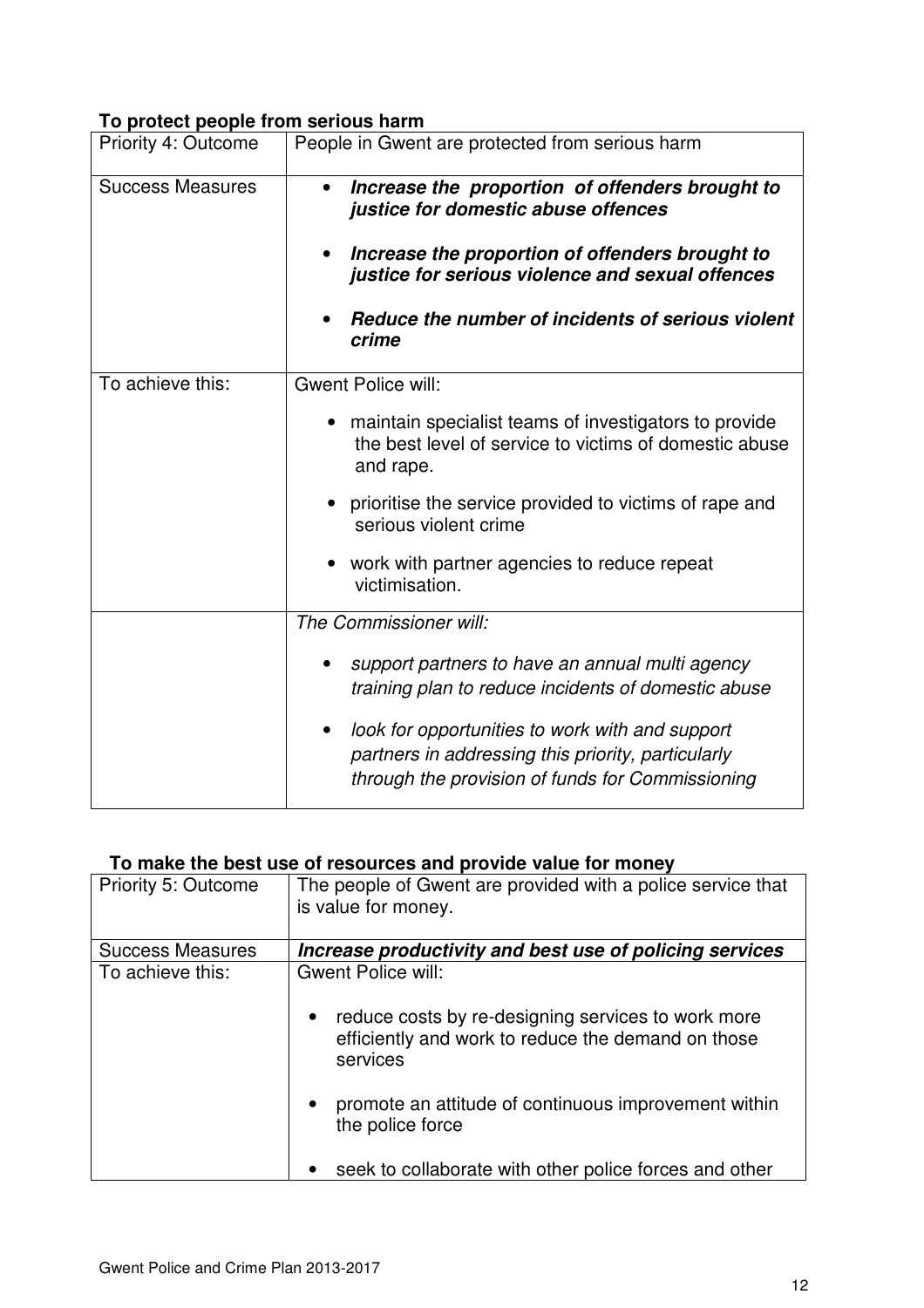| organisations where this will deliver an improved<br>service for the public and better value for money.                                                     |
|-------------------------------------------------------------------------------------------------------------------------------------------------------------|
| The Commissioner will:<br>prioritise the budget to ensure the commissioning of<br>services that support the police in meeting the priority<br>requirements. |

As Commissioner, I will continue to work with the Chief Constable on the delivery of the police force element of the Success Measures which form part of the Force delivery plan. This, together with wider performance monitoring will be published on my website as appropriate. In turn, I will provide information relating to my delivery of the Success Measures to the Police and Crime Panel, which holds me to account in my role as Commissioner.

#### **2.3 Engagement**

Effective engagement is key to ensuring that the priorities within this plan have regard to the views of, and meet the needs of, the communities of Gwent. It also helps ensure that Gwent Police are delivering what the public expect of them in relation to the police element of the priorities and, where possible, in partnership with other public and voluntary service organisations.

The service provided by the police is more effective and efficient if it is tackling the types of problems that cause concern to the community, and in preparing this plan, I have consulted with victims of crime, the public and our partners to ensure the relevance of the police and crime priorities identified.

The joint Community Engagement Strategy sets out how both Gwent Police and I will work together to carry out community engagement and consultation, ensuring that everyone in the community has a chance to provide their views. There are a number of ways we will use to engage with communities, including:

- Regular meetings with the public
- Regular surveys and focus groups
- Interactive Facebook and Twitter sites, highlighting our activities and seeking feedback
- Working with the media to publicise activities and request your help
- Community messaging systems
- Publishing performance information, including crime local crime mapping
- PACT meetings, which are held in each neighbourhood with local officers in attendance to discuss your concerns
- Topic-specific focus group work.

As Police and Crime Commissioner, I will ensure that there continues to be an on-going programme of effective public and partner engagement as part of the mechanism for identifying police and crime priorities for Gwent, ensuring the continuous improvement of service levels, and for holding the Chief Constable to account on helping to deliver my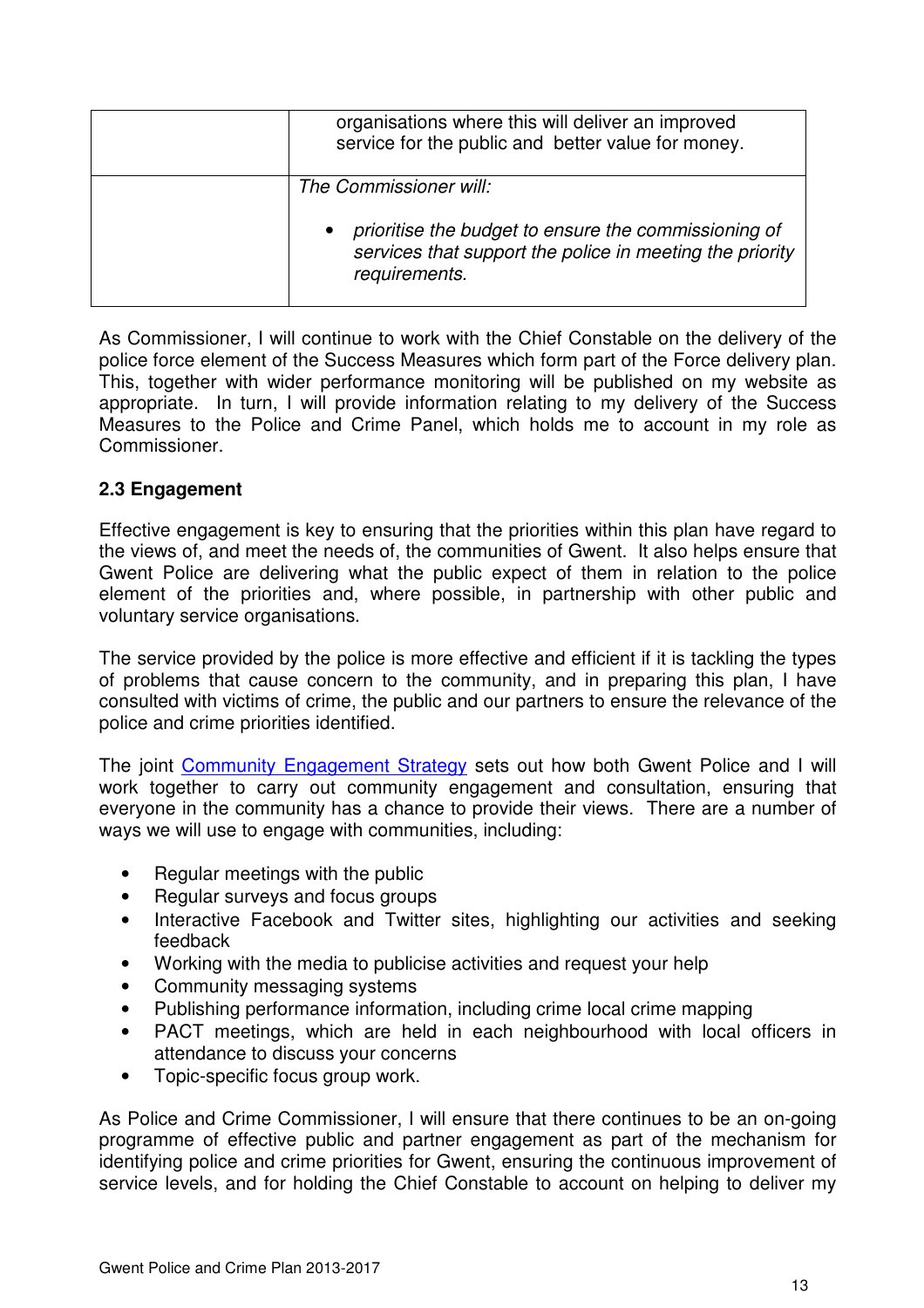vision. In this way, we can continue to provide reassurance to the public, as well as receiving feedback around the confidence and satisfaction of our communities in the service being provided.

## **3. PARTNERSHIP**

The Police & Crime Commissioners of the four police force areas accept that Wales needs responsive & accessible policing services. The Commissioners have agreed to work together and together with their respective Chief Constables have established an All Wales Policing Group to:

- Influence the UK & Welsh Governments in respect of policing & criminal justice matters;
- Work together to develop & maintain police collaboration to enhance the forces capacity, capability & cost effectiveness;
- Work together ensuring the communities of Wales receive a policing service that meets their needs;
- Uphold and champion the principles of local accountability and Policing by consent.

Tackling crime and disorder and making communities feel safer is not just a police service responsibility but also involves partner organisations such as Local Authorities, the Fire and Rescue service, Young People's Services, Probation Trust and the Health Service. Similarly, there are many voluntary and community organisations working in the field of community safety, either independently or in partnership with public bodies.

In these challenging economic times, partnership working will become more important than ever. As the Police and Crime Commissioner, I will work with the Chief Constable and other partners to further develop an integrated partnership approach towards crime prevention and community safety. There is a long history of excellent partnership working across Gwent, at both the strategic planning level and at a local level and I will continue to work with partners to ensure that this is maintained.

#### **3.1 Strategic Partnerships in Gwent**

#### **Partnerships and Communities Together (PACT)**

Partnership working continues at a local level through local neighbourhood policing teams who hold regular PACT meetings to discuss and manage those issues that impact directly upon the quality of life of those communities. Working with partners and the force, I will undertake a significant review of PACT over the forthcoming months in response to comments made during the election campaign.

#### **Community Safety Partnerships**

Community Safety Partnerships (CSPs) are a statutory partnership led by the local authority and the police and involve the Gwent Health Trust, Youth Offending Services (YOS), Probation and the Fire Authority with the duty to work together to reduce crime and disorder in their area.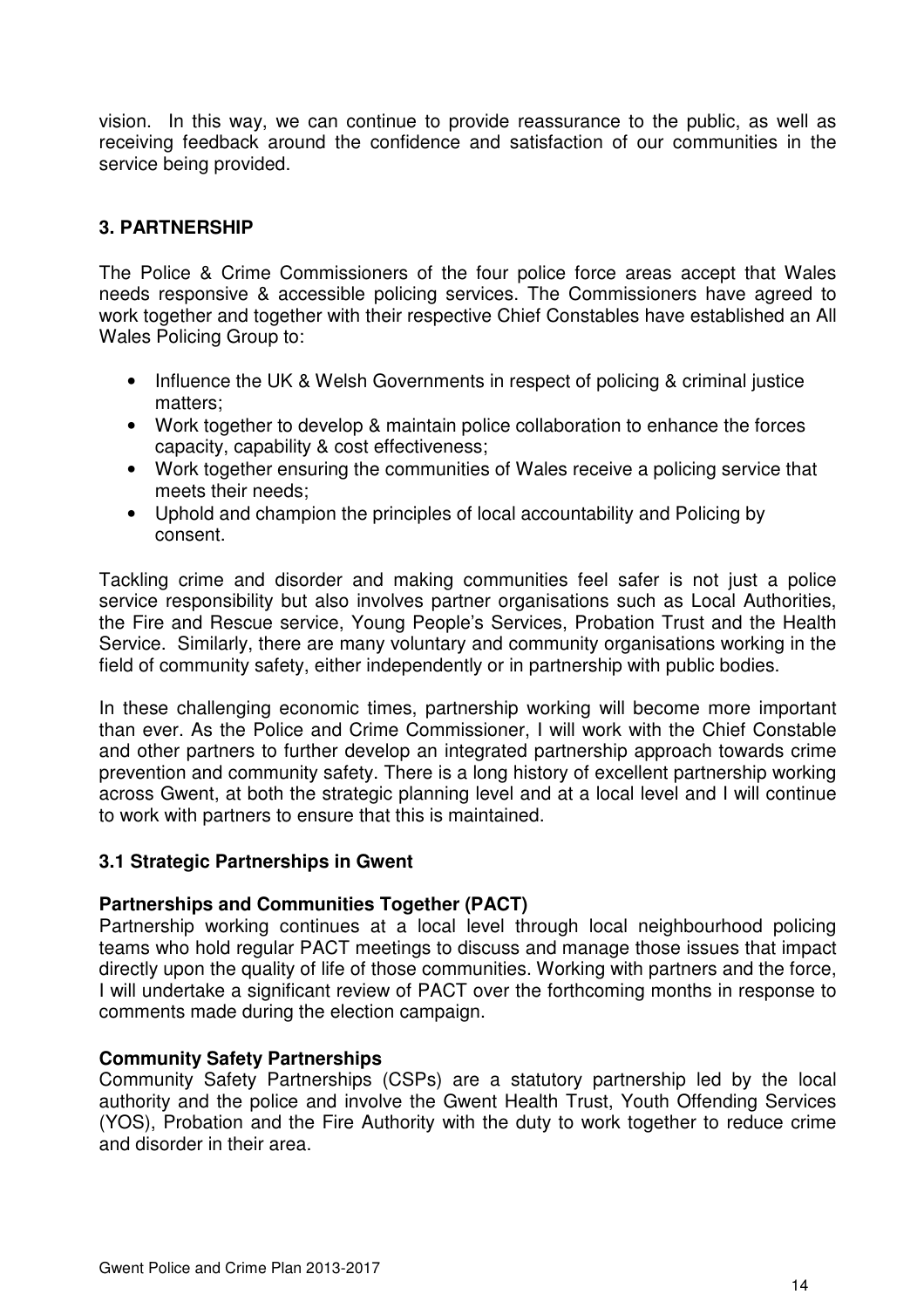Up until 2011/12 each area had its own CSP, however the recent Welsh Government drive to rationalise partnerships in Wales has led to some areas streamlining their partnership structures whilst ensuring that the statutory functions of each partnership are maintained.

Although not a responsible body on CSP's, I will be working with the Chief Constable and leaders from the responsible authorities to identify opportunities for efficiencies and improved outcomes for those affected by community safety issues and will seek to identify preventative opportunities.

#### **Local Service Boards**

Local Service Boards (LSBs) comprise senior representatives of local public and third sector organisations working together at Local Authority level to ensure public services are effective and citizen focused. They agree and deliver upon joint prioritised actions which are expressed as Local Service Agreements, designed to bring national and local priorities together into a joint delivery programme for key stakeholders.

Under the Welsh Government rationalisation drive, LSBs have developed Single Integrated Plans for 2013-20, to set out the priorities for each area. I have been invited to be a member of a number of these Boards. The Chief Constable represents the police service on each Board and will work with the OPCC to update on progress against each Single Integrated Plan where I am not directly represented. The Chief Constable will work with partners in local authorities on local crime and disorder reduction strategies. These strategies also feed into the strategic priorities set out within the Single Integrated Plans.

I will continue to work with LSB's to ensure that their plans take account of my police and crime priorities and, where appropriate, seek to influence their priorities to improve outcomes for those affected by crime and ASB in our communities.

#### **Criminal Justice System (CJS) Strategy Board**

The CJS Strategy Board plays a pivotal role in reducing crime and bringing more offenders to justice in Gwent. It is responsible for meeting the Government's objectives for the criminal justice system as well as the priorities of the local community. The Board is made up of chief officers from the core CJS who meet regularly and work together to deliver local improvements, providing a more co-ordinated approach to tackling crime in Gwent. The Chief Executive of the OPCC attends this board on my behalf, and provides information to the Board on my vision and priorities as they link to the work of the Board.

I will work together with the local criminal justice bodies to provide an efficient and effective Criminal Justice System for the communities of Gwent.

#### **Local Safeguarding Children Boards**

The Children's Act 2004 establishes Local Safeguarding Children Boards (LSCBs) and the statutory duty is now placed upon me as Police and Crime Commissioner in relation to the safeguarding of children and the promotion of child welfare. The membership of LSCBs includes local authorities, health organisations, the police and others.

In every locality of the country, LSCBs are now key to organisations coming together to agree on how they will cooperate with one another to safeguard and promote the welfare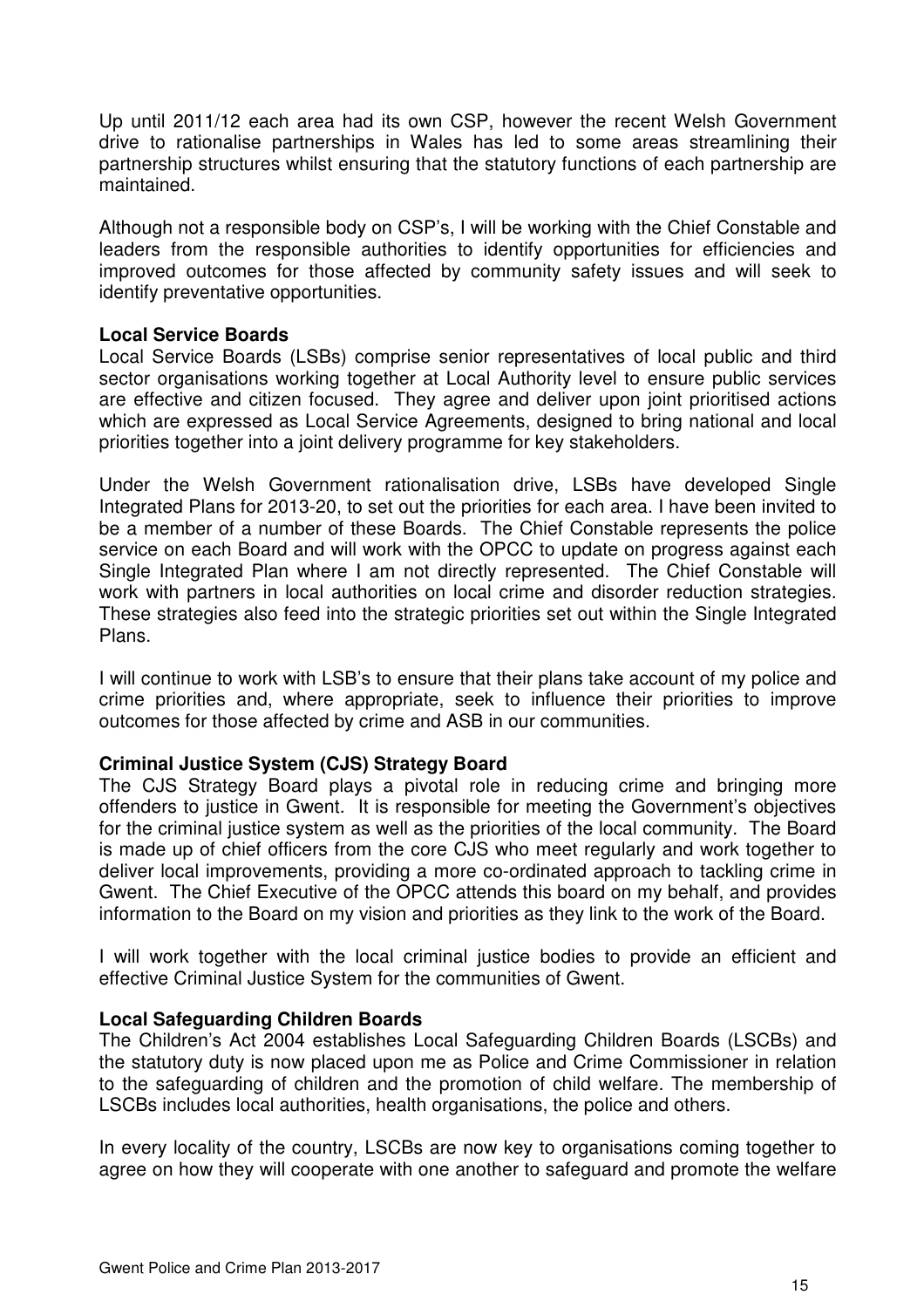of children. The purpose of this partnership working is to hold each other to account and to ensure safeguarding children remains high on the agenda across the region. The links below provide information on the work of the Safeguarding Boards within Gwent:

Blaenau Gwent **Caerphilly Monmouthshire Torfaen Newport** 

#### **Domestic Abuse MARACs**

Multi-Agency Risk Assessment Conferences (MARACs) enable relevant agencies in Gwent to meet to confidentially discuss high-risk victims of domestic abuse who are living in the local area, to identify what safety and support mechanisms can be put in place for victims and their families.

The Chief Constable has responsibilities in relation to these conferences and I will monitor her contribution to this as part of my accountability duties.

#### **Multi-Agency Public Protection Arrangements**

Multi-Agency Public Protection Arrangements (MAPPA) is a process through which the Police, Probation and Prison Service work together with other agencies to manage the risks posed by violent and sexual offenders living in the community. Offenders eligible for MAPPA are identified, and information is gathered and shared about them across relevant agencies.

The Chief Constable has responsibilities in relation to these arrangements and I will monitor her contribution to this as part of my accountability duties.

#### **Integrated Offender Management**

I am a key stakeholder of the Gwent Integrated Offender Management (IOM) Cymru Regional Delivery Group. The IOM Cymru approach provides both a strategic framework and operational delivery arrangements, through which community safety and criminal justice agencies can work together to prevent crime and reduce reoffending. This will assist me in meeting the ambition outlined in the police and crime plan and will further develop an integrated partnership approach to ensure people in Gwent are less affected by crime.

As the Police and Crime Commissioner I will work with IOM Cymru to continue to drive this activity forward and strengthen partnership working across Gwent and will (in accordance with the Police Reform and Social Responsibility Act 2011), hold the Chief Constable to account in respect of force's contributions in this area.

#### **3.2 Wider Collaboration**

Existing partnership work across England and Wales includes:

#### **All Wales Criminal Justice Board**

The All Wales Criminal Justice Board was established in May 2011 with representatives from the Police, Her Majesty's Court Service (HMCS), Youth Justice Board (YJB), Victim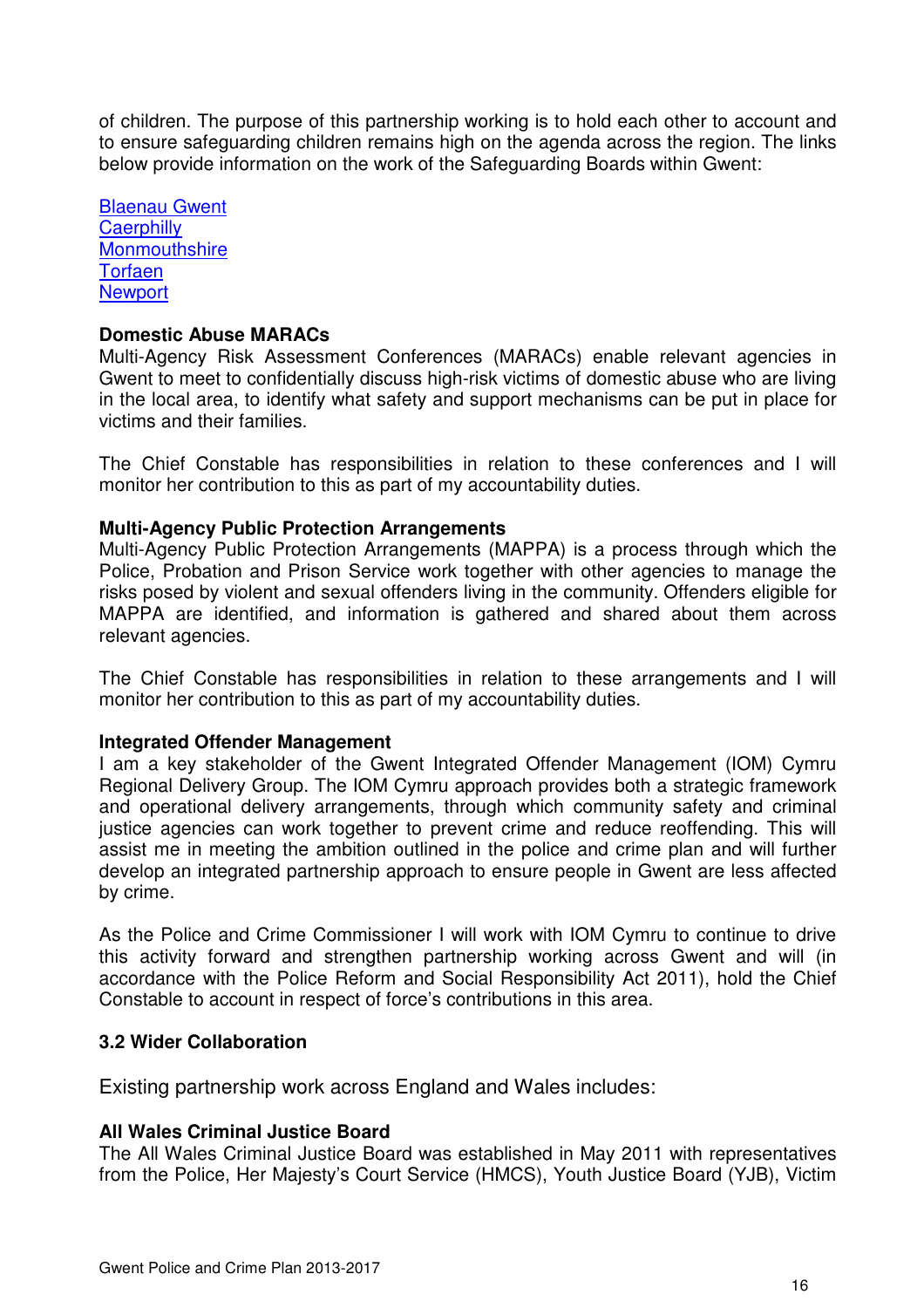Support, NHS Wales, Crown Prosecution Service (CPS), National Probation Service, Welsh Government, National Offender Management Service (NOMS), Ministry of Justice, and the Legal Services Commission.

The Board promotes closer partnership working between criminal justice agencies and Community Safety Partnerships, providing a multi-agency strategic approach to issues which impact on the quality of life of those living in our communities. The Board provides the strategic priorities for local criminal justice boards in each of the four Welsh police force areas and also monitors performance.

Through working in collaboration, the Board aims to improve the efficiency and effectiveness of the criminal justice services provided to the public, ensure focus is maintained on the most serious issues impacting communities, make local communities safer, and that the needs of victims are supported.

I will be exploring with my Commissioner colleagues in Wales how we ensure that the strategic nature of this board supports and complements the work of the local Criminal Justice Boards.

#### **Tarian**

Tarian is the Southern Welsh forces response to serious and organised cross-border crime, and contributes considerably to their capacity to deal with such crime.

Launched by Dyfed-Powys Police, South Wales Police and Gwent Police, Tarian has been in operation for over 10 years and is resourced by officers from across the southern Welsh forces as well as other agencies, such as H.M Revenue and Customs and the Crown Prosecution Service. The unit has seen outstanding results during this time including:

- 584 arrests resulting in 632 years of sentencing
- the dismantling/disruption of over 140 Organised Crime Groups
- 513 warrants and house searches conducted

Tarian works continuously to keep the public safe from serious and organised cross border crime, disrupting and pursuing the criminals involved and recovering the assets derived from their criminal activity. It will continue to work to improve on the results it has achieved to date and by working in collaboration with the three forces and partner agencies. Tarian provides greater security for our communities than one force can provide alone.

I will be monitoring the performance of this unit locally to ensure the service to Gwent benefits our communities, and jointly with my Commissioner colleagues in the two Southern Welsh police force areas.

#### **Wales Extremism and Counter Terrorism Unit (WECTU)**

WECTU was established in 2006 and created one Special Branch for the whole of Wales. Its remit covers international terrorism and domestic extremism and is driven by the Government's Counter Terrorism Strategy known as CONTEST. Through working collaboratively WECTU aims to work more effectively in its response to the threat from national and international terrorism and extremism. It seeks to keep the people of Gwent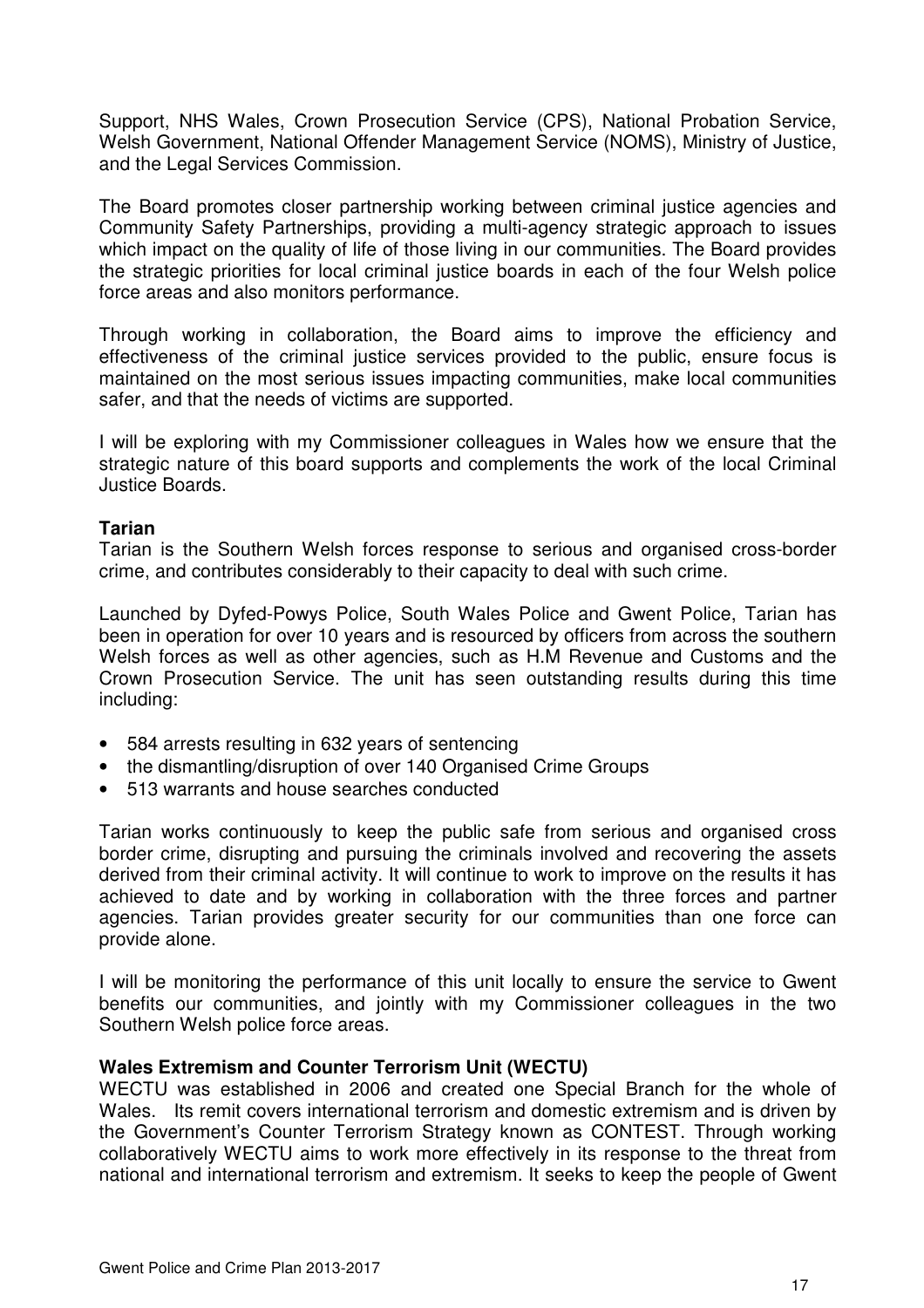safer by building confidence and trust in our communities by working with the public and partners to identify, target and disrupt terrorists and extremists.

I will be monitoring the performance of this unit locally to ensure the service to Gwent benefits our communities, and jointly with my Commissioner colleagues in the three Welsh police force areas.

#### **Firearms**

The Joint Firearms Unit has been established to provide a larger and more resilient pool of firearms expertise across Gwent, South Wales, and Dyfed Powys Police Forces. This partnership not only offers potential savings in the use of buildings, but also generates savings in procurement and training. By making sure that officers are trained and deployed in the same way the force will provide an improved service.

I will be monitoring the performance of this unit locally to ensure the service to Gwent benefits our communities, and jointly with my Commissioner colleagues in the two Southern Welsh police force areas.

#### **Joint Legal Services**

In 2009, Gwent and South Wales Police Authorities agreed to establish a Joint Legal Services provision, with the aim of providing an enhanced service for both areas. This joint approach to Legal Services was the first of its kind in the police service in Wales and England and has resulted in the reduction of outsourced work, greater economies of scale, improved performance, greater specialisation and improved development opportunities for staff.

I will keep this arrangement under review to ensure it provides an appropriate service and value for money for Gwent.

#### **HR Strategic Director**

A shared Strategic Director of Human Resources was appointed for Gwent and South Wales Police to achieve a closer strategic focus on human resources issues, objectively assess opportunities for collaboration, and enhance the existing human resources functions in both Forces.

I will keep this arrangement under review to ensure it provides an appropriate level of strategic advice and value for money.

#### **Joint Scientific Investigation Unit**

This facility is shared by Gwent, South Wales and Dyfed Powys Police. It aims to increase capacity, resilience and the range of services offered to police officers and major crime teams. The Unit will also save millions of pounds in public money and provide a better service for victims of crime.

I will be monitoring the performance of this unit locally to ensure the service to Gwent benefits our communities, and jointly with my Commissioner colleagues in the two Southern Welsh police force areas.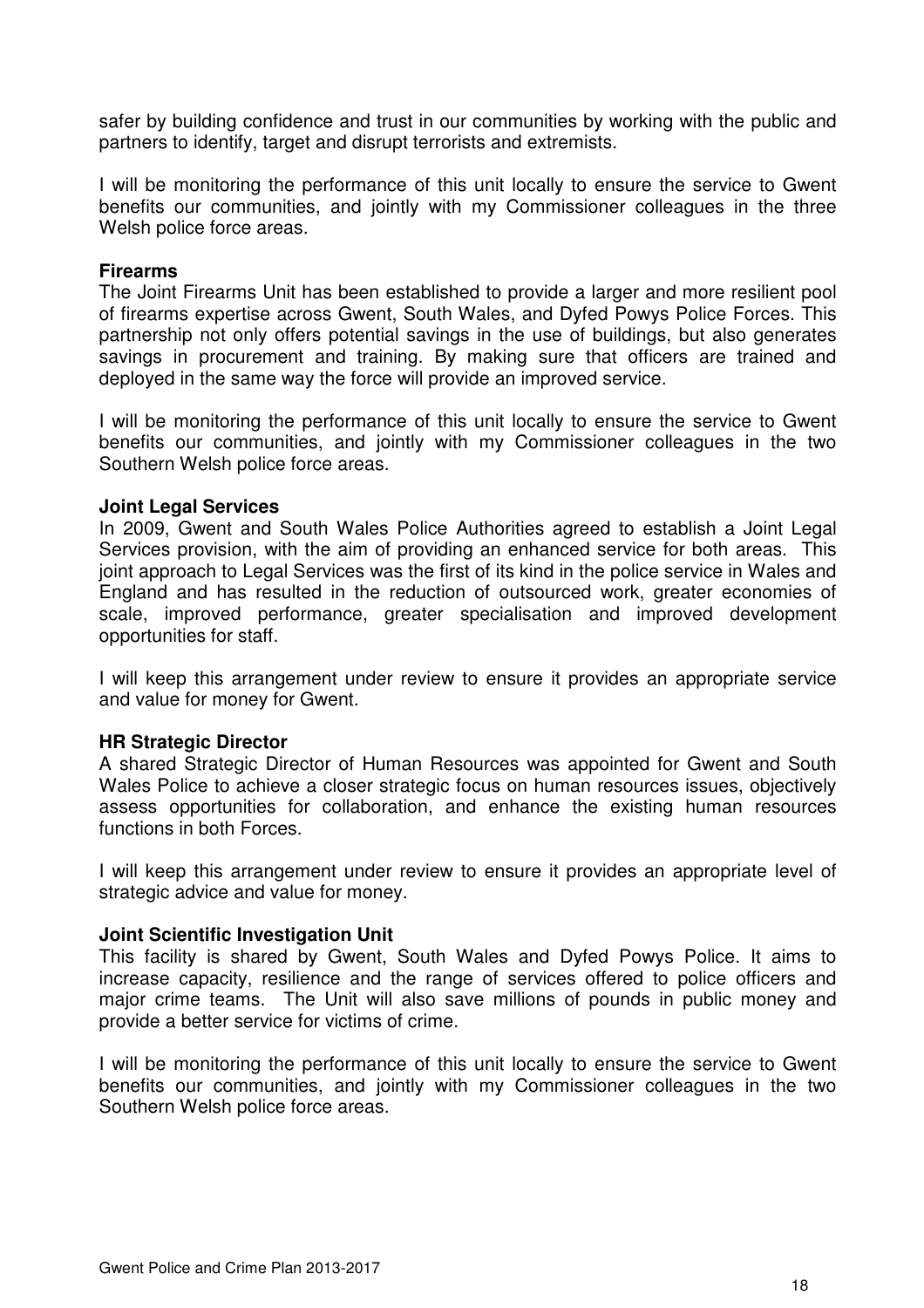#### **Procurement**

This project aims to improve efficiency in managing procurement by establishing a 'virtual' Joint Procurement Unit for Gwent, South Wales and Dyfed Powys. The project seeks to secure economies of scale, improve procurement efficiency and the provision of clear policy guidance and best practice.

I will be monitoring the performance of this unit locally to ensure the service to Gwent benefits our communities, and jointly with my Commissioner colleagues in the two Southern Welsh police force areas.

#### **Air Support**

Gwent Police shares its air support service with South Wales Police. However, the Government have mandated air support provision as a national service and Gwent will participate to maintain capability within Gwent from July 2013. The National Police Air Service (NPAS) project aims to increase overall air support availability nationally by 8%, providing continuity in the quality of air support and greater security for the people of Gwent.

#### **Forensic Services**

A joint forensic services agreement for the collaborative procurement of forensic science services for South West England, Wales and North West England (comprising 14 force areas) is in place. In pooling its expertise it aims to develop a regional centre of excellence for forensic services.

I will participate in the governance arrangements for this contract and will ensure that the contract continues to provide value for money and quality of service required to enable the Chief Constable to deliver against the police and crime priorities in this plan.

#### **Shared Resource Service**

With the support of the Welsh Government, the Shared Resource Service (SRS) has created a collaborative ICT function for Gwent Police and Torfaen and Monmouthshire County Councils, allowing the ability to expand in the future to introduce further partners.

#### **Sexual Assault Referral Centres**

Three Sexual Assault Referral Centres have been created within the South Wales Police area located in Cardiff, Swansea and Merthyr, as well as one in the Risca area of Gwent. These centres provide a fully inclusive service for the victims of sexual violence, from immediate crisis intervention through to long-term therapeutic work.

As Police and Crime Commissioner I will work with the Chief Constable to continue to identify opportunities for collaboration that further the drive for improved policing and community safety across Gwent.

#### **4. ACCOUNTABILITY AND PERFORMANCE**

#### **4.1 Accountability**

As the Police and Crime Commissioner, I will hold the Chief Constable to account for the delivery of the priorities set out in this plan, and will have regard to criminal justice and community safety priorities to promote partnership working.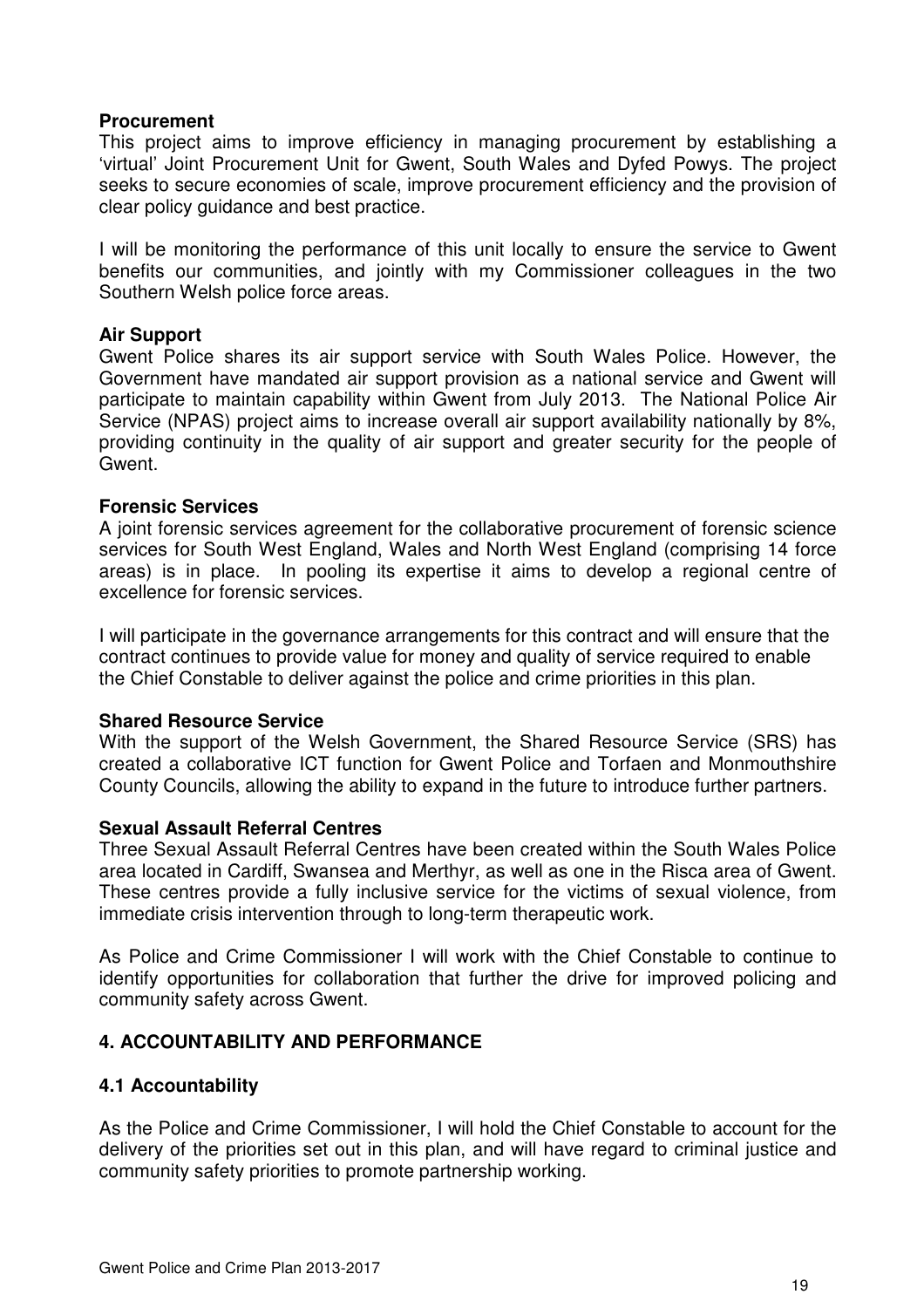I will hold monthly meetings with the Chief Constable and receive written and verbal performance reports. Relevant information and decisions of significant public interest will be published to enable the communities of Gwent to assess the performance of both myself and the Chief Constable in carrying out our duties.

I will also conduct regular meetings with partners to discuss progress and performance and promote effective partnership working. Details of these meetings, along with relevant and appropriate performance information, will also be published on a regular basis.

#### **4.2 Performance**

To ensure the delivery of an efficient and effective service, performance outcomes will be set, in consultation with the Chief Constable, criminal justice agencies and community safety partners. Performance measures will be outcome focused and based on the principles of continuous improvement.

#### http://www.gwent.pcc.police.uk/performance/ www.police.uk

I am also required to maintain a statutory Independent Custody Visiting Scheme. The scheme is administered by the staff of the Office of the Police and Crime Commissioner and I will continue to hold regular meetings with visitors to ensure that custody standards are maintained. In addition, staff administer and maintain a non-statutory Animal Welfare Scheme, and regular meetings will also continue to be held with visitors to ensure the maintenance of current standards. A Volunteer Policy is in place to support scheme members in carrying out their roles.

Independent Custody Visiting Scheme Animal Welfare Scheme Force volunteer webpage

#### **4.2.1 Current Performance**

As of December 2012 compared with the previous year:

#### **Local Policing**

- Total recorded crime has been reduced by 17% which equates to around 7,000 fewer victims of crime. This is also the largest overall reduction in crime across the 43 forces in England and Wales.
- Incidents of anti-social behaviour have been reduced by 33% which equates to over 13,000 fewer victims. Processes have now been introduced to identify and give priority to high risk and vulnerable callers.
- Criminal damage and vehicle crime combined have reduced by 23% 3,000 fewer offences.
- Dwelling burglary incidents have been reduced by 14% 305 fewer households.

#### **Protection from Serious Harm**

• The force has achieved a 39% reduction in Serious Violent Crime – 178 fewer victims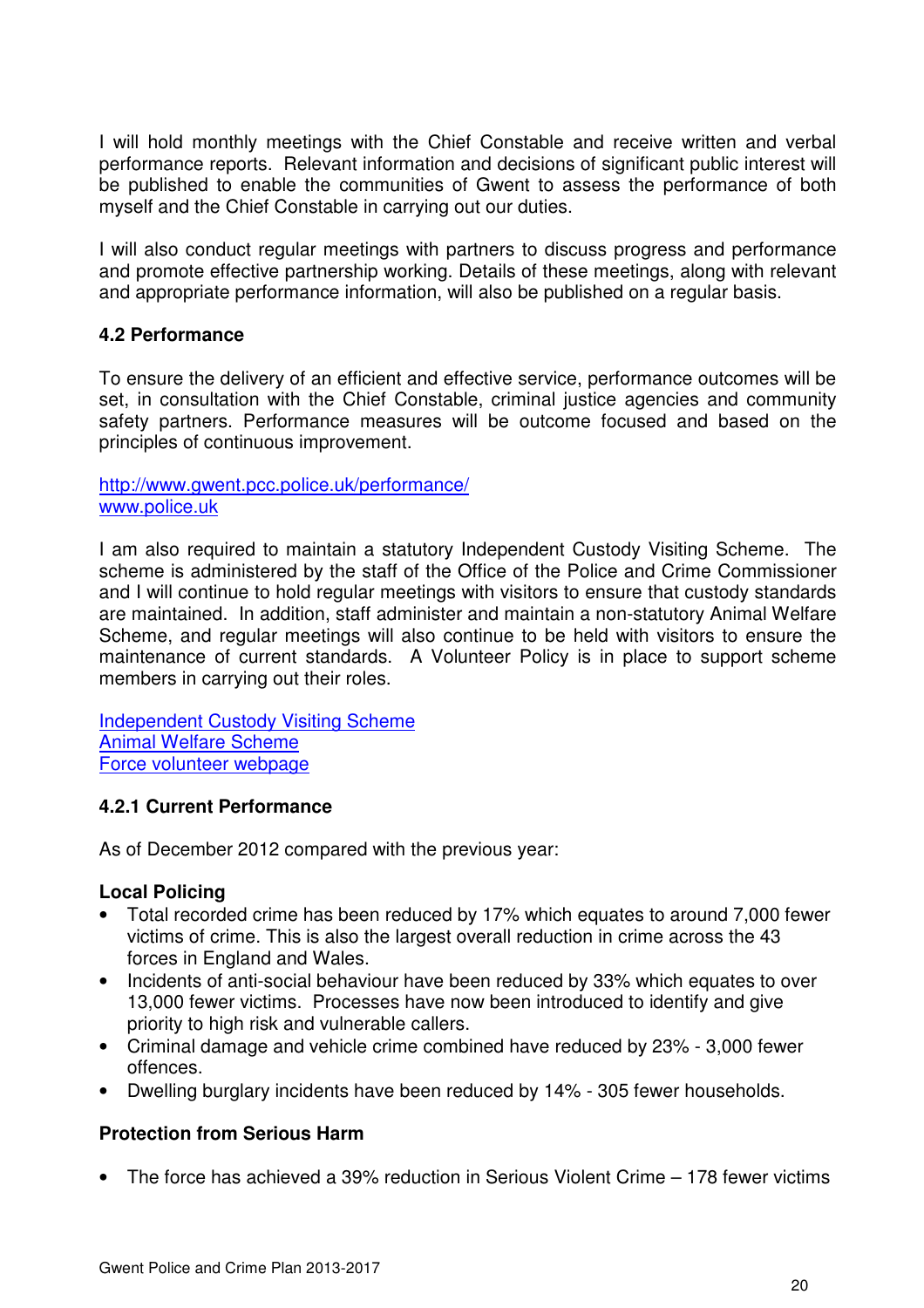- The detection rate relating to domestic abuse stands at 54.2%, a decrease of 0.3%.
- Gwent Police have disrupted a significant amount of organised crime groups involved in the dealing of drugs
- Together with partners, the force has seized funds and assets obtained from criminality totalling over £239,847.

#### **Value for Money and Productivity.**

• Since 2008 we have achieved efficiency savings of over £23m.

These figures reflect the continued emphasis on delivering a high quality service to the communities of Gwent.

#### **Victim Satisfaction**

Satisfaction amongst victims of crime with the service they have received is a key measurement for myself and the force, as it highlights areas where victim services can be improved.

- The overall service provided to victims of antisocial behaviour has improved to an 80% satisfaction rate.
- There has been a 6.5% increase in the number of people who thought the force understood the issues that affected their communities (71%).
- There has also been a 5.1% increase in the number of people who thought the force was dealing with those issues (59.5%).
- Those who thought the force was doing a good job has increased by 6.7% to 56.8% (Crime Survey for England and Wales).

I will work with the Chief Constable and partners to develop my victim strategy to ensure that they are at the heart of everything we do.

#### **Public Satisfaction**

In September 2012, the British Crime Survey recorded public satisfaction in Gwent at 53%, showing a 5% decrease from the previous year.

It is disappointing to note that, at a time when the force is showing the greatest reduction in recorded crime in the country, levels of confidence in the force has fallen over the last year. There may be a number of factors which have influenced this. I have made it clear to the Chief Constable that I will expect to see an improvement in this area over the period of this plan and will work with her to develop a suitable approach to improving the public's confidence in the police in Gwent.

#### **Hold the Chief Constable to Account for Performance**

The Chief Constable will be monitored via the force delivery plan against the priorities set out in the police and crime plan, the results of which will be reported via a robust performance framework.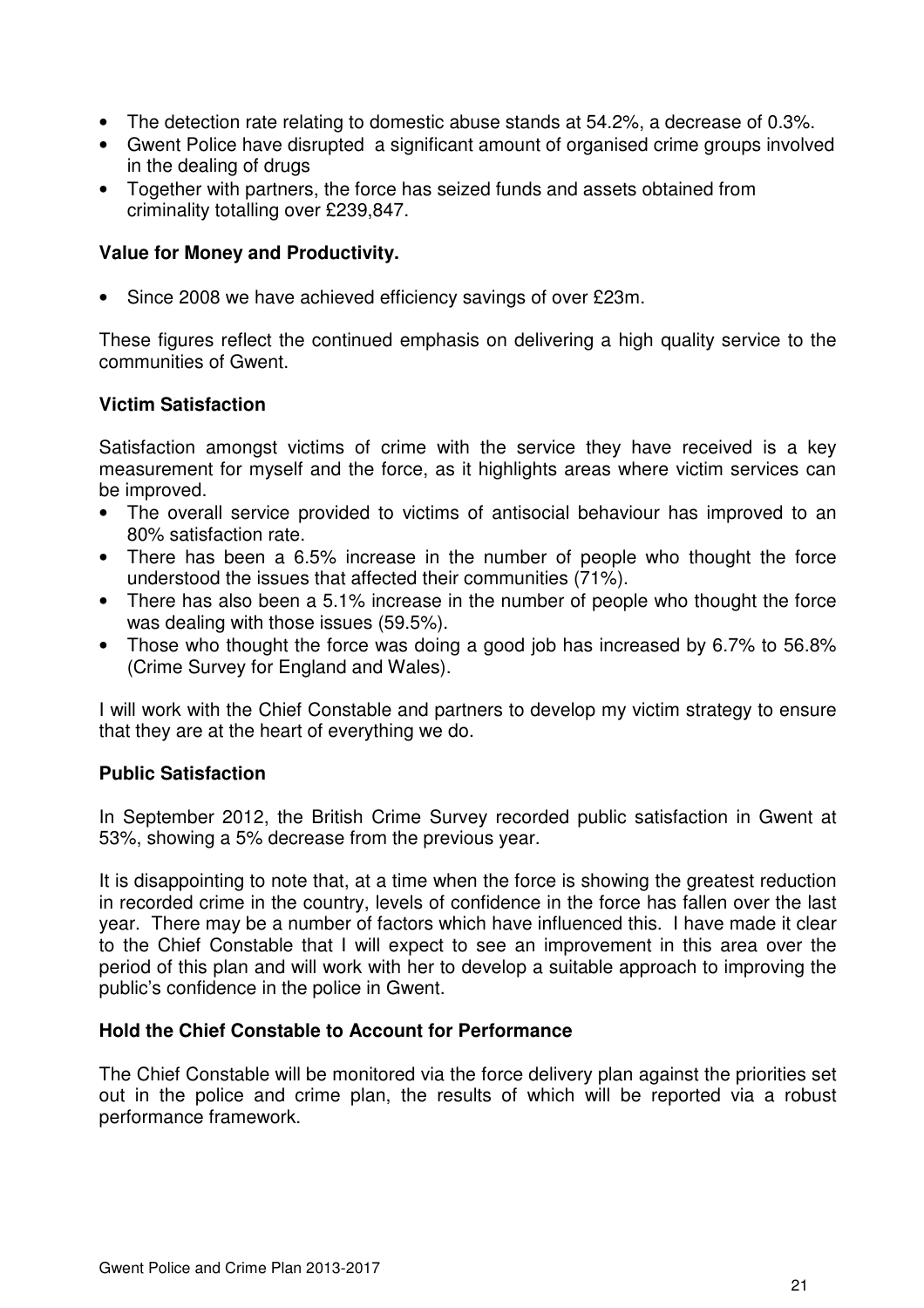#### **4.3 Reviewing the Plan**

As Commissioner, I may issue variations to this plan at any time, and will keep it under review, particularly in light of any recommendations made by the Police and Crime Panel or the annual report, or any changes made to the Strategic Policing Requirement issued by the Secretary of State.

Similarly, changes may be made to the existing plan, or a new plan issued in light of any significant changes in:

- Police and crime objectives
- Local risks and threats
- Strategic partners or the wider community safety and criminal justice landscape; or
- The political, economic, social or physical environment.

As a minimum, however, the plan will be reviewed on an annual basis to ensure that any recommendations on the Annual Report can be considered. The Chief Constable will be consulted on any proposed changes to the police and crime plan that may affect the delivery of the force plan.

The Annual Report is the method by which I will review and report on progress in delivering the Police and Crime Plan each year. This will be produced within each financial year, and will detail how I have fulfilled my statutory duties, and the progress that has been made in meeting the police and crime objectives.

I will present the Annual Report to the Police and Crime Panel at a public meeting, and answer any questions they may have on the report. I will respond to any report or recommendations made by the Panel, and publish that response in addition to publishing the finalised Annual Report.

#### **5. GOVERNANCE**

To promote the integrity of the decision-making process, I will publish all decisions of significant public interest or where there is a legal requirement to do so. This will provide you with an opportunity to scrutinise how I discharge my responsibilities and ensure that I am acting in the best interests of the people of Gwent.

#### Link to Manual of Governance

As Commissioner, I am required to publish certain information to provide greater transparency around the operation and business of the Office of the Police and Crime Commissioner. This will be published on our website as per the timescales laid out in legislation, and relates to:

- Staff of the Office of the Police and Crime Commissioner
- Income and expenditure
- Property
- Public meetings
- Policies
- Crime and disorder reports received from related bodies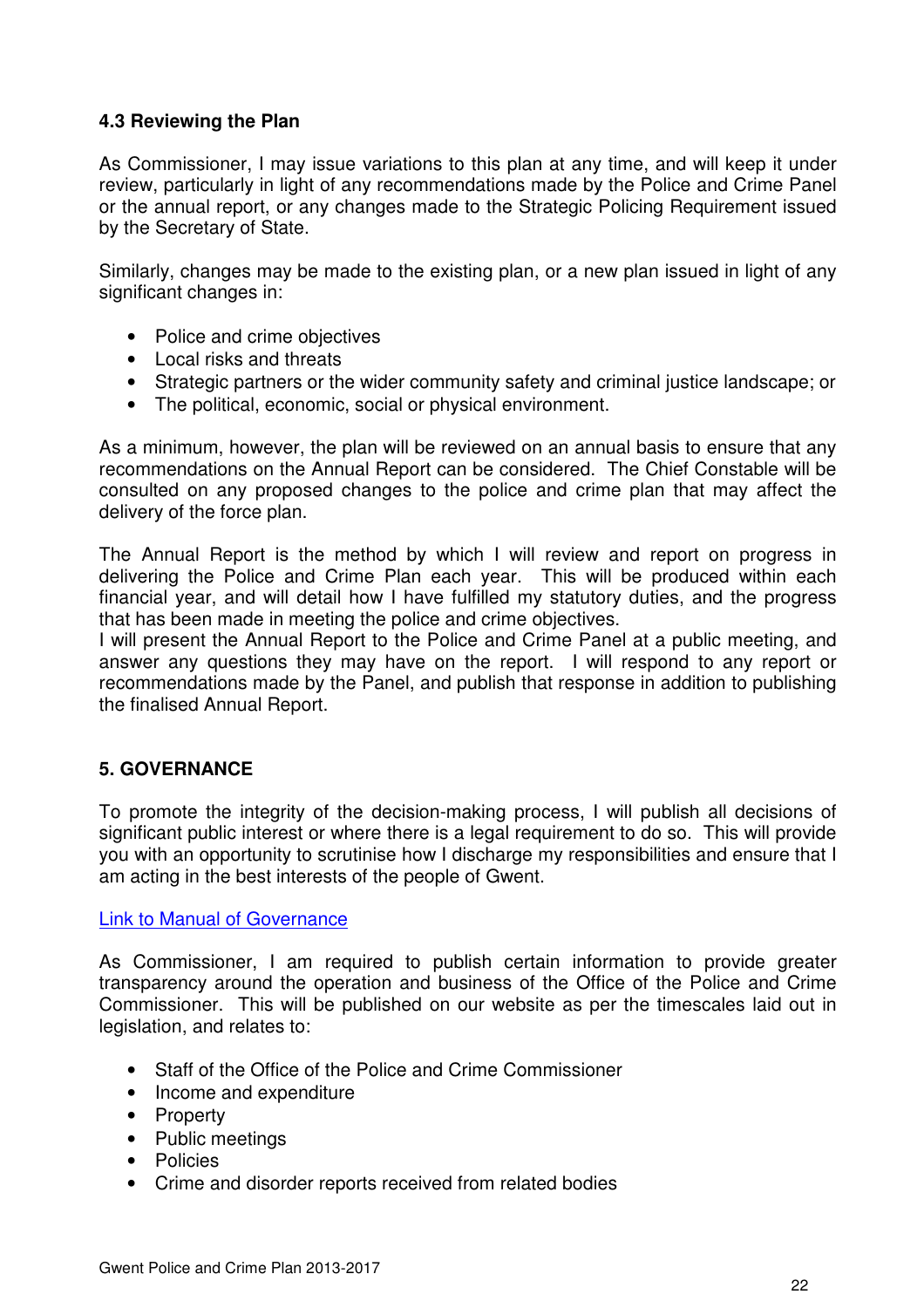• The Independent Custody Visiting Scheme.

#### Link to OPCC Website: Specified Information Order

#### **5.1 Upholding Standards**

As the Police and Crime Commissioner, the Policing Protocol Order 2011 requires me to monitor complaints and ensure that they are dealt with effectively and fairly by the appropriate body. I will act as the Appropriate Authority for complaints and conduct matters, including non-criminal complaints concerning the Chief Constable. I will also have the power to direct the Chief Constable to comply with her obligations in regards to complaints.

The Police and Crime Panel will be the Appropriate Authority for complaints concerning my conduct as Police and Crime Commissioner and that of my Deputy. However, in encouraging an open and transparent monitoring framework, I will publish a statement about the policies and conduct of both myself, and my deputy Police and Crime Commissioner. Both my Deputy and I have signed a voluntary Code of Conduct which sets a base line for conduct.

I have a duty to remain informed of complaints and conduct matters of those officers and staff working directly for the Chief Constable. I have agreed a protocol for dip sampling of complaints and will monitor performance as part of my duty to hold the Chief Constable to account.

Link to PCC Complaints Information Link to Code of Conduct

All serious complaints will be referred to and dealt with by the Independent Police Complaints Commission (IPCC). The IPCC will deal with any complaints or conduct matters that involve an allegation of criminal behaviour by a relevant office holder.

Complaints about myself and/or the Deputy should be directed to the Police and Crime Panel.

#### **6. SCRUTINY**

#### **6.1 Police and Crime Panel**

As Police and Crime Commissioner, I will be held to account by you and by a local Police and Crime Panel made up of councillors and independent members. The function of the Panel is to promote openness in the transaction of police business and also to support me in my role as Commissioner, in the effective exercise of my functions. A diagram of accountability is set out here: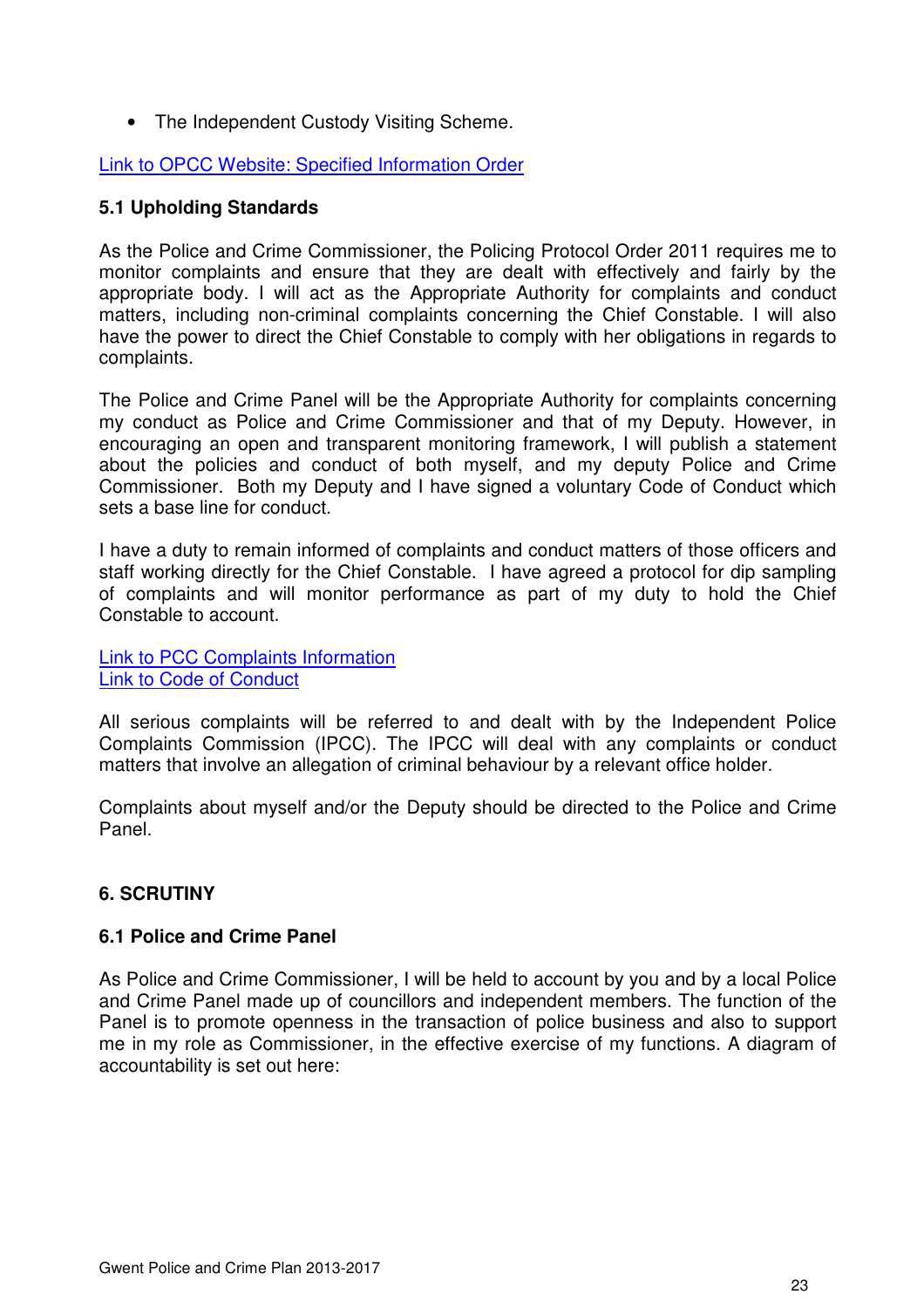

The Police and Crime Panel is also responsible for complaints about my conduct when carrying out my role as Commissioner.

The Police and Crime Panel is hosted and supported by Caerphilly County Borough Council. Meeting arrangements are in place to ensure the effective undertaking of this role by the Panel.

Link to Gwent Police and Crime Panel

#### **6.2 Audit**

The Joint Audit Committee, held with the Chief Constable, provides comments, advice and assurance on matters relating to the business of the Office of the Police and Crime Commissioner and the force. The Committee is made up of five independent members and will meet up to four times a year. It will provide the resulting information to both the myself and the Chief Constable.

An Internal Auditor has been appointed to ensure that the financial business of the organisation is being conducted appropriately. Results of audit activity will be reported to me as per the agreed timescales.

The sole external auditor is the Wales Audit Office (WAO).

Her Majesty's Inspectorate of Constabulary (HMIC) and the IPCC can also provide external assistance and guidance to me in discharging my functions as Police and Crime Commissioner.

In addition, Gwent Police is subject to a number of external inspections and reviews by external bodies, as part of a national programme, as well as internal scrutiny. I will be monitoring the recommendations from these regulators and where relevant holding the Chief Constable to account for the implementation of recommendations.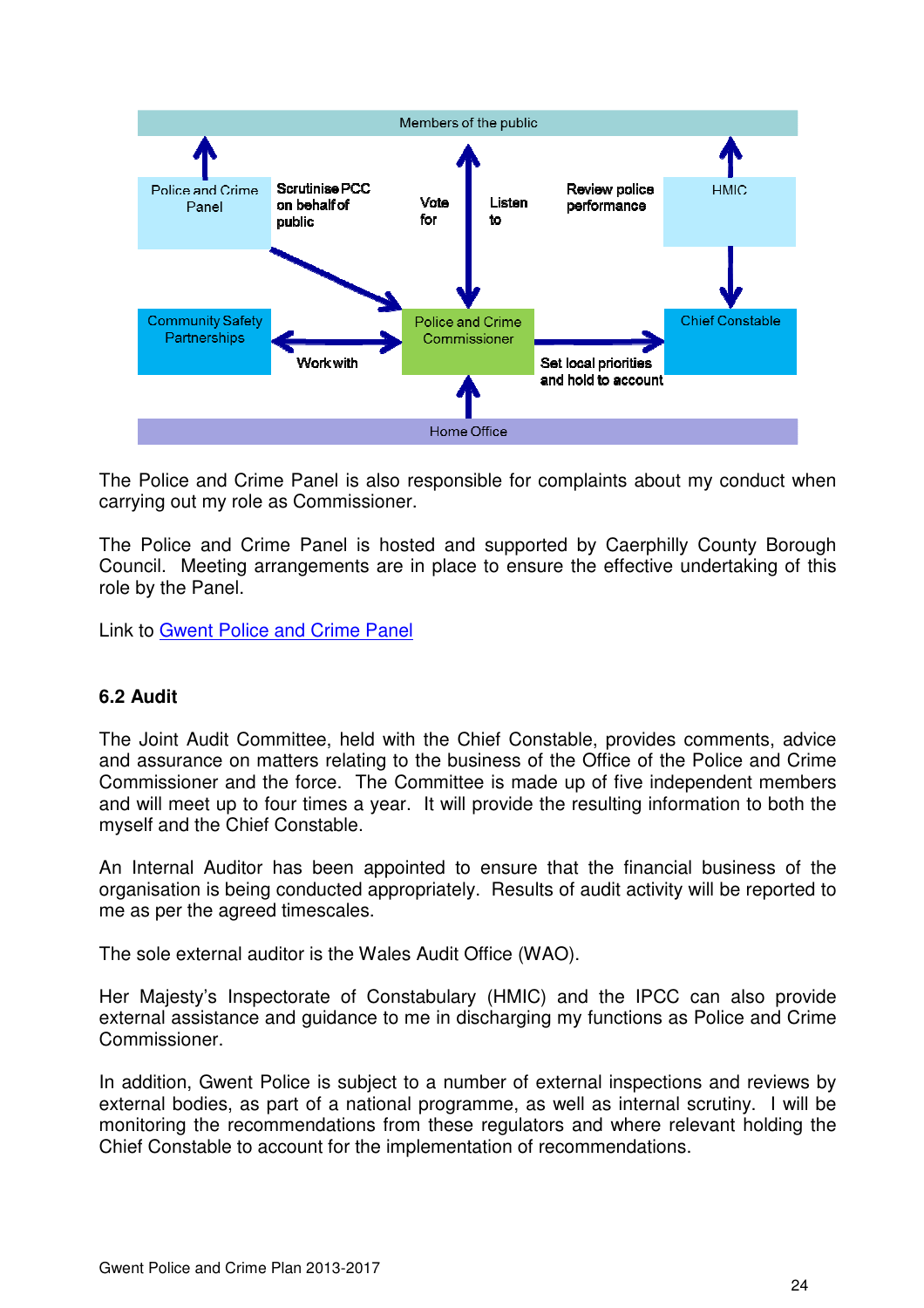## **7. RESOURCES AND COMMISSIONING**

## **7.1 Resources**

## **7.1.1 Funding Projections**

The 2013/14 budget setting round addresses the third year of the current Comprehensive Spending Review (CSR). During the 4 year CSR period (2011/12 to 2014/15), the organisation will experience a 15.5% reduction in Core Central Government Funding (received from the Home Office and Welsh Government). The 2013/14 effect is a reduction of 1.6%. Forecasting beyond the current CSR period, during 2015/16 and 2016/17 a further 2.5% reduction in Core Central Government Funding is expected.

The Council Tax Precept (Band D equivalent) will increase by 2.66% in 2013/14 to £198.23. Furthermore, the Council Tax Base (i.e. the band D equivalent of the number of properties upon which Council Tax Precept is levied) is estimated to increase by 0.30% in 2013/14. Therefore the total increase in council tax collected will be 2.97% on 2013/14. For the remaining duration of this plan, from 2014/15 onwards, precept is expected to grow by 2.66% per annum and the base by 0.88% per annum (allowing for the one-off impact in 2013/14 of the Council Tax Support Scheme).

As part of the CSR announcements in 2010, the Home Office confirmed that in future there will be fewer grants, and to that end, in 2011/12 began the absorption of previously standalone specific grants into Core Central Government Funding. This policy continues into 2013/14, with Home Office Community Support Officer (CSO) grant becoming absorbed into Core Central Government Funding and the Drug Intervention Programme Grant (testing on arrest) removed in its entirety. A small number of specific grants will remain outside the Core Central Government Funding.

The following grants previously given directly to organisations outside the force will be received and administered by me from 2012/13:

- Youth Offending Teams (YOTS Early Intervention);
- Community Safety Fund (CSF) (from 2013/14 onwards);
- Drug Intervention Programme (DIP wider intervention and management of reoffenders) (from 2013/14 onwards);
- Victims' Services (from 2014/15 onwards).

The timing, longevity and governance of the above grants will be determined during 2013/14.

The Home Office have provisionally confirmed the level of capital funding for 2013/14 and this forms the basis of the draft Capital Programme for 2013/14.

#### **7.1.2 Expenditure Projections**

The current Medium Term Financial Projections (MTFPs) indicate a recurring budgetary imbalance for the 2013/14 financial year of £2.325m, which will be covered by efficiency savings. Projecting forward, this situation culminates in a recurring budgetary imbalance at the end of the current CSR period (2014/15) of £6.080m, again to be covered by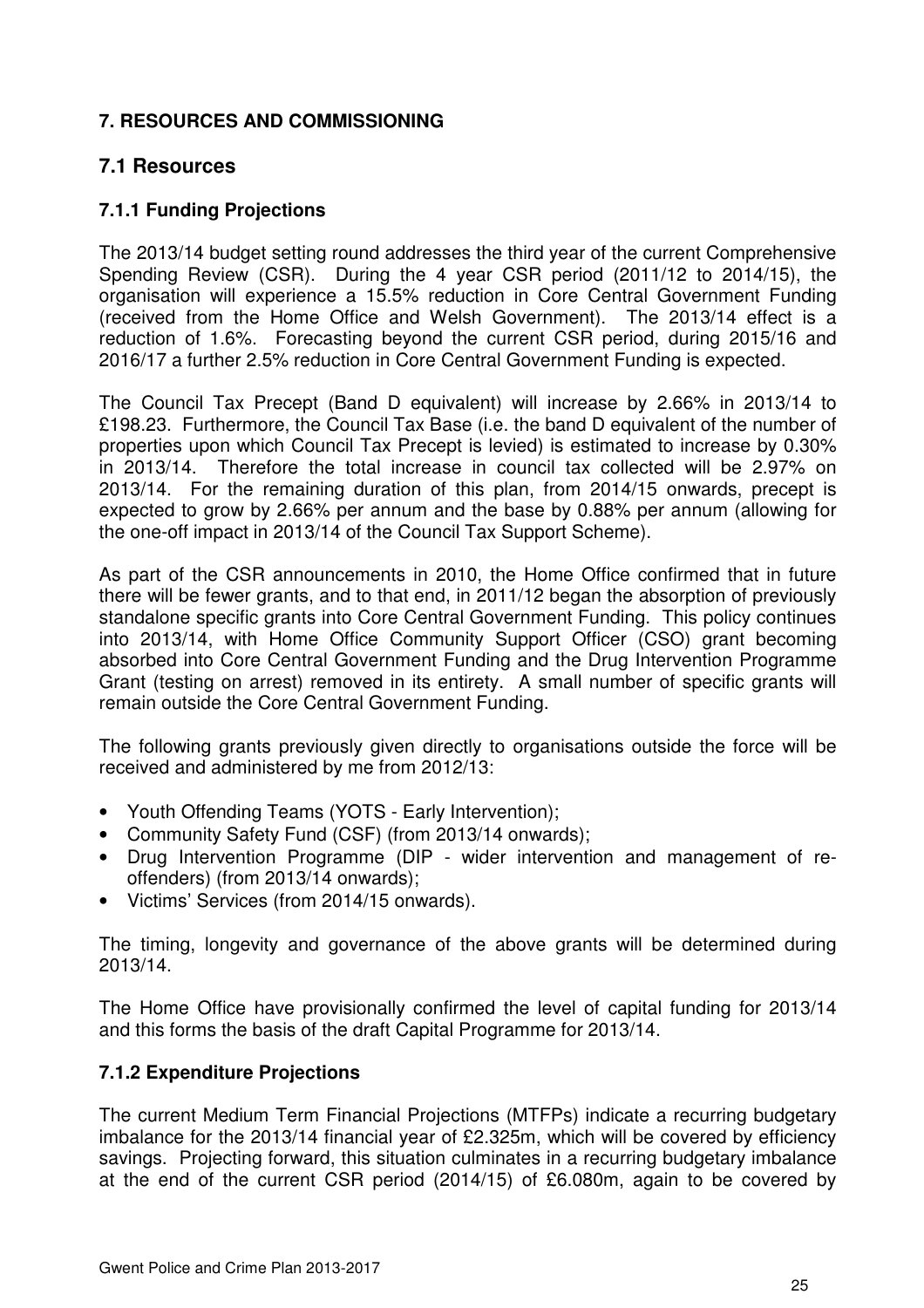efficiency schemes. With 2013/14 being the third year of the current CSR, and coupled with the need to produce a 4 year Police and Crime Plan, the MTFP has been extended to forecast to 2016/17, in which a recurring budgetary imbalance (excluding efficiencies) of £12.723m is expected.

#### **7.1.3 Efficiency & Productivity Improvements**

Throughout the current CSR period and beyond, the requirement to deliver future financial efficiencies and budget reductions surpasses the scale of work undertaken by Phases 1 to 5 of the original 2011 Review: Staying Ahead. Phase 6 of the Staying Ahead Programme was therefore initiated at the commencement of the 2011/12 financial year, to deliver the £24.170m of savings originally forecast to be achieved by the end of the current CSR period. Revision of the financial projections in the intervening years and the extension of the MTFP to 2016/17 increases the efficiency target required to meet the budgetary deficit to £30.143m by 2016/17.

To date, efficiency schemes totalling £25.061m have been identified to address this target budgetary shortfall, leaving £5.082m yet to be identified. Of the £25.061m of identified schemes, £7.940m were delivered in 2011/12 with a further £9.480m currently being delivered during 2012/13. £1.939m of schemes are planned for 2013/14, £3.174m for 2014/15, £2.006m for 2015/16 and £0.522m for 2016/17.

The key efficiency strategies and methodologies employed to deliver the savings are:

- Embedding a culture of 'Continuous Improvement';
- Collaboration with other forces and public bodies;
- Investment in technology;
- Process re-engineering and removing 'waste'; and
- Aligning resources to demand to meet customer requirements.

#### **7.1.4 Value for Money**

The WAO, as external auditors, have a statutory duty to report annually upon the arrangements for securing economy, efficiency and effectiveness in the use of resources, i.e. have they demonstrated value for money.

The criteria for assessing the arrangements for securing value for money are provided below:

- Establishing objectives, determining policy and decision making;
- Meeting the needs of users, stakeholders and the local population;
- Monitoring and reviewing performance;
- Compliance with established policies;
- Operational and financial risks;
- Managing financial and other resources; and
- Proper standards of conduct etc.

Through applying the above criteria to the Authority's affairs during 2011/12, the appointed external auditor of the WAO concluded that 'I am satisfied as to the existence of the arrangements that the Authority had in place during the year to properly support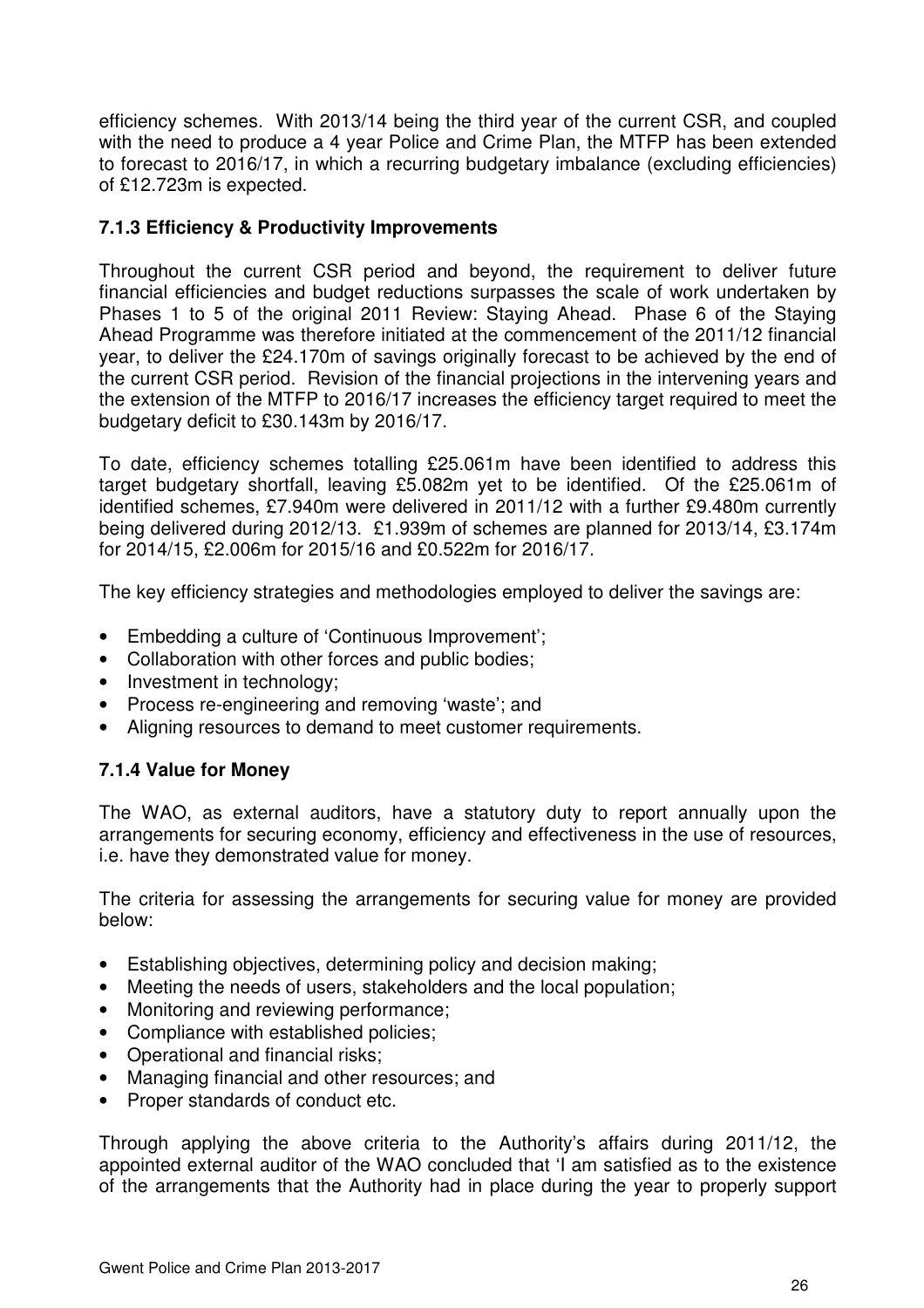the achievement of its responsibility to secure economy, efficiency and effectiveness in its use of resources.' At this stage in the 2012/13 financial year, there is no indication that the same positive assurance statement will not be forthcoming this financial year.

#### **7.1.5 2013/14 Budget**

The tables below show the funding of the revenue and capital budgets for 2013/14, together with a comparison to the 2012/13 budget:

| <b>Revenue Budget</b>              | 2012/13 | 2013/14  | Narrative for 2013/14                   |  |
|------------------------------------|---------|----------|-----------------------------------------|--|
|                                    | £'000   | £'000    |                                         |  |
|                                    |         |          |                                         |  |
| <b>Funding Source</b>              |         |          |                                         |  |
| <b>General Police Grant</b>        | 44,676  | 47,068*  | 'Formula Grant' - Home Office (HO)      |  |
| <b>Revenue Support Grant</b>       | 16,202  | 15,853   | Welsh Government (WG)                   |  |
| <b>National Non-Domestic Rates</b> | 16,759  | 16,398   | <b>Business rates</b>                   |  |
| <b>Council Tax Precept</b>         | 39,816  | 40,997   | Gwent home occupiers                    |  |
| <b>Sub-Total</b>                   | 117,453 | 120,316  | To fund Net Revenue Expenditure         |  |
| Income                             | 4,004   | 3,990    | Interest, firearms licensing, etc.      |  |
| Specific Grants (HO)               | 3,457   | 263      | Counter terrorism and capital           |  |
| Specific Grants (WG)               | 4,365   | 4,446    | CSOs, Schools Liaison, etc.             |  |
| <b>Community Safety Fund</b>       | 0       | $1,369*$ | PCC Commissioning monies                |  |
| <b>Total</b>                       | 129,279 | 130,384  | To fund Gross Revenue Expenditure       |  |
|                                    |         |          |                                         |  |
| <b>Expenditure</b>                 |         |          |                                         |  |
| <b>Police Officers</b>             | 73,145  | 71,182   | 1,370 wtes                              |  |
| <b>Police Staff</b>                | 25,214  | 24,351   | 711 wtes                                |  |
| <b>HO &amp; Partner CSOs</b>       | 4,799   | 4,714    | 145 wtes                                |  |
| WG CSOs                            | 2,905   | 3,120    | 101 wtes                                |  |
| <b>Other Employee Related</b>      | 2,155   | 2,131    | Training, pensions and medical          |  |
| Non-Pay                            | 21,061  | 24,886   | Supplies, services, estate, fleet, etc. |  |
| Total                              | 129,279 | 130,384  | <b>Gross Revenue Expenditure</b>        |  |

\*offset by reductions in Specific Grants

| <b>Capital Budget</b>             | 2012/13<br>£'000 | 2013/14<br>£'000 | Narrative for 2013/14         |  |
|-----------------------------------|------------------|------------------|-------------------------------|--|
|                                   |                  |                  |                               |  |
| <b>Funding Source</b>             |                  |                  |                               |  |
| <b>Capital Grant</b>              | 1,157            | 1,037            | HO                            |  |
| <b>Capital Receipts</b>           | 1,087            | 680              | Sales of premises             |  |
| <b>Reserves</b>                   | 1,755            | 9,579            | Specific set-aside reserves   |  |
| <b>Total</b>                      | 3,999            | 11,296           |                               |  |
|                                   |                  |                  |                               |  |
| <b>Expenditure</b>                |                  |                  |                               |  |
| <b>Estate</b>                     | 398              | 4,257            | Maintenance and new premises  |  |
| Fleet                             | 1,608            | 1,515            | Vehicle replacement programme |  |
| <b>Information Systems</b>        | 1,793            | 5,324            | Investment in ICT technology  |  |
| <b>Other Projects and Schemes</b> | 200              | 200              |                               |  |
| Total                             | 3,999            | 11,296           |                               |  |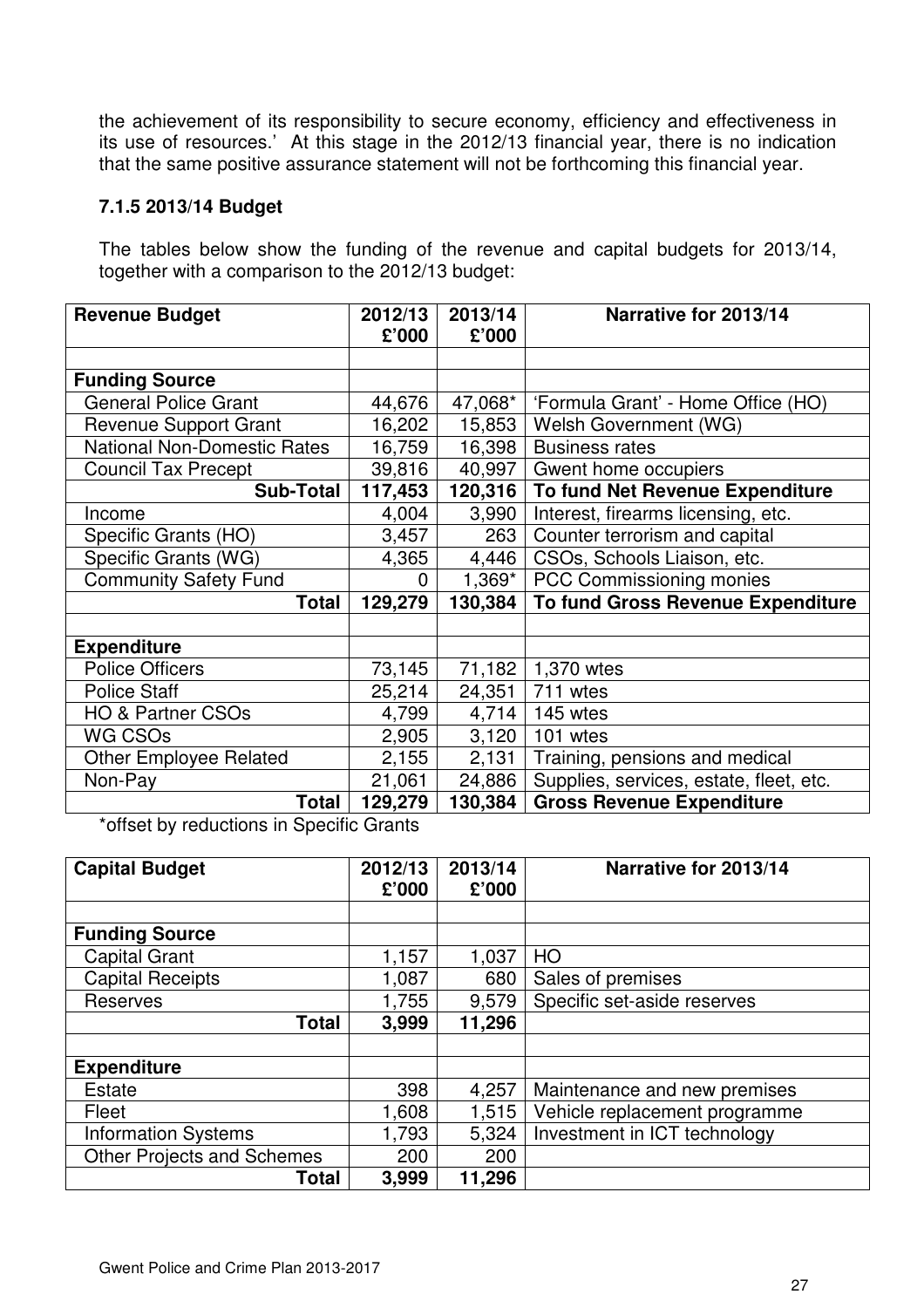I will hold the Chief Constable to account via a quarterly financial report for the budget allocated for policing. These reports, and any other financial monitoring reports of public interest, will be published.

## **7.2 Commissioning**

Over the coming year, I will develop a Commissioning Strategy and with partners will establish a Commissioning Board to ensure the communities of Gwent are provided with efficient and effective services. The Board will commission a unified needs assessment based on the work undertaken at local authority level as part of the Single Integrated Plan process. This will identify commissioning outcomes for my consideration during the summer of 2013, following which the Strategy will be published. Money received will be used to commission services to meet my police and crime priorities, including those that help prevent crime and ASB, tackle drugs, crime and antisocial behaviour, reduce reoffending, and improve community safety.

From 2014 I will be able to determine a wide range of local victims' services in Gwent. The needs of victims of crime will be at the centre of everything that I do.

I have already decided, as recorded on Decision Log number PCCG-2012-003, that I will continue to support the YOTs, the LSBs, and the DIP in Gwent via continuing funding I have received directly from the Home Office. The money provided will be subject to strict monitoring against agreed outcome-based criteria with each service provider to ensure Value for Money and effectiveness in the services delivered are met.

#### **7.3 Contracts and Procurement**

The activities involved in making the expenditure related to the acquisition of goods and services required by Gwent Police in support of its policing objectives are managed centrally by its Contracts and Procurement Department. The Office of the Police and Crime Commissioner has abided by the principles of the All-Wales Procurement Strategy.

## **7.4 Challenges**

2013-2017 will continue to be a challenge for me in my role as Police and Crime Commissioner, with significant financial savings to be achieved, while continuing to drive down crime and ASB. However, I will continue to design and deliver police services in the most efficient and effective way possible, aiming constantly to improve the service provided to the public. As Commissioner, I will work hard to ensure that I achieve value for money, and I will continue to work with the Chief Constable to review the force's systems and processes to identify where savings can be made to most effectively meet the demands of policing Gwent.

Delivering the right services to local people and ensuring that the workforce remains effective and productive during this time of substantial change requires accurate forecasting and workforce planning. Through the force change programme, the 'Staying Ahead' review, and many other initiatives I believe that the force can respond to challenges, both expected and unexpected in the coming years. I will hold the Chief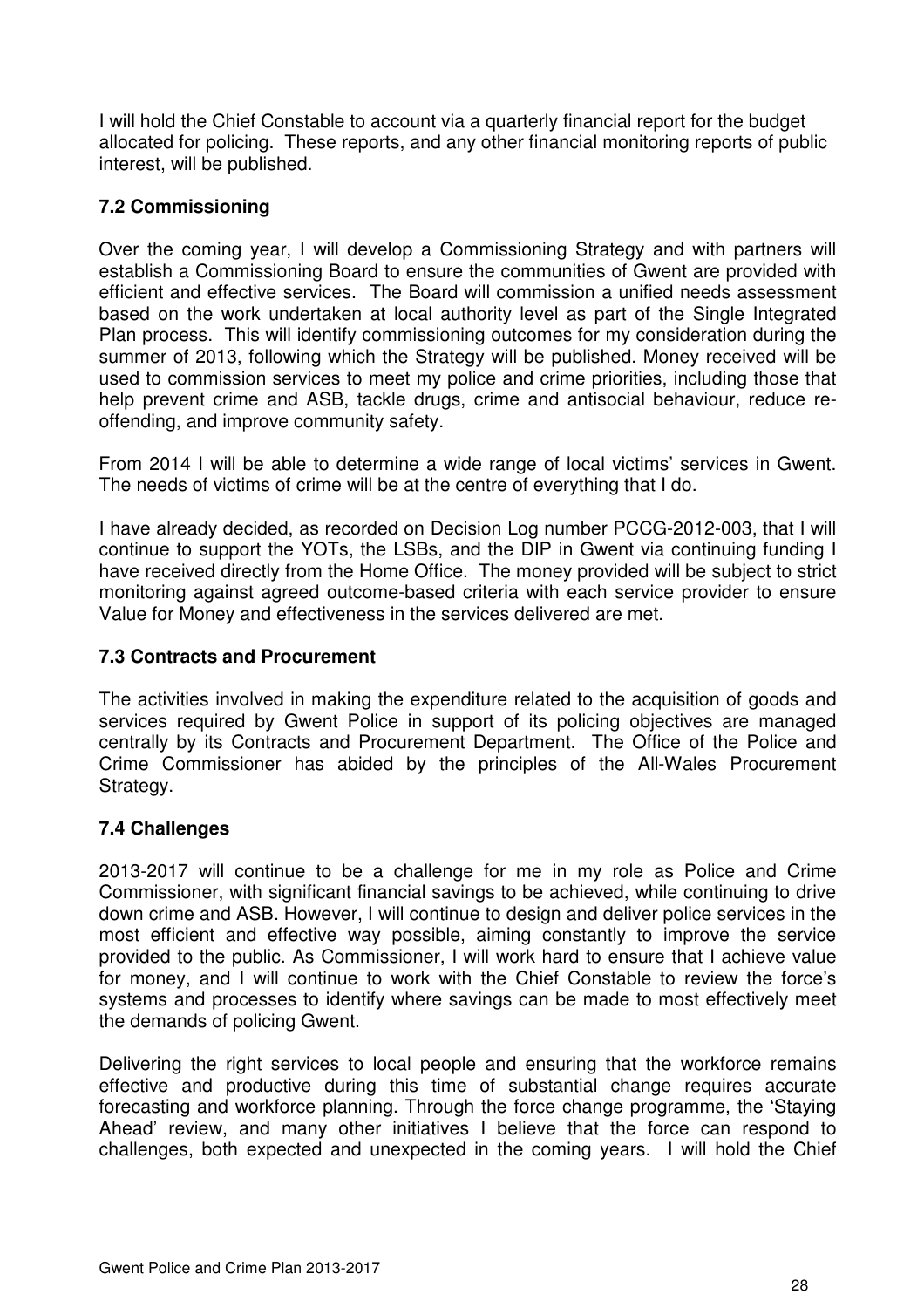Constable to account for progress against identified savings as part of the Staying ahead governance arrangements and as part of my regular budget monitoring.

I will continue to review existing force strategies, for example, Estates, Procurement, Budget, Staying Ahead and Engagement, to ensure they support my vision and values to deliver an efficient and effective police service which meets the needs of the people of Gwent.

I will also work with colleagues in other police services, nationally and regionally, to identify further opportunities to work together to make further savings whilst safeguarding service delivery. I will continue working with the wide variety of our local and regional partners to identify opportunities to bring aspects of our services together to provide better value for money and enhance the service to our communities.

Further, as Police and Crime Commissioner, I will remain focused on continuous improvement to increase the time spent by police officers on frontline duties and make best use of staff time.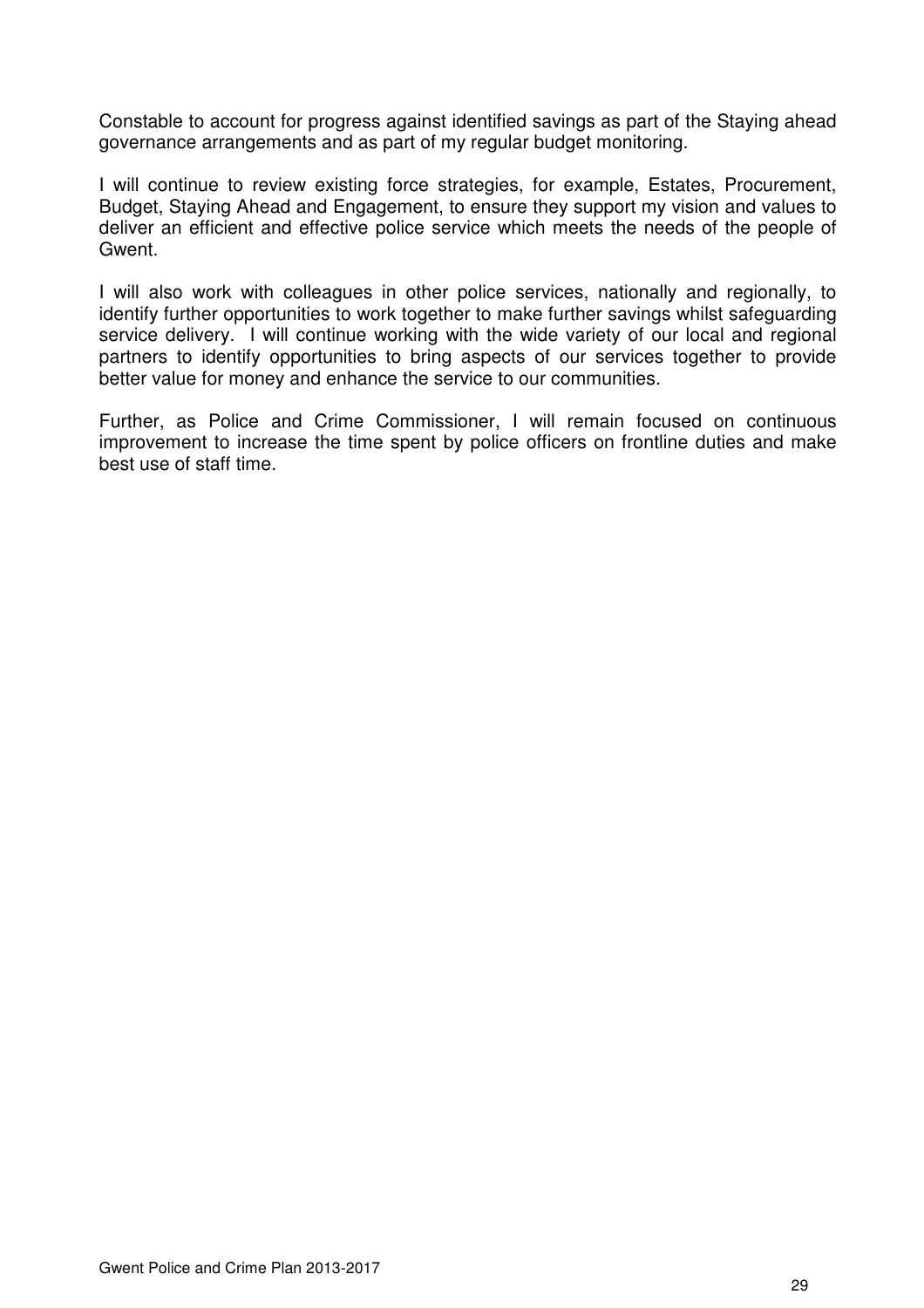## **PROGRAMME OF WORK**

|                | <b>PROGRAMME</b>                                                                                       | <b>TIMESCALE</b> |         |         |         |
|----------------|--------------------------------------------------------------------------------------------------------|------------------|---------|---------|---------|
|                |                                                                                                        | 2013/14          | 2014/15 | 2015/16 | 2016/17 |
| 1              | Victims at heart $-1,2,3,4$                                                                            |                  |         |         |         |
| $\overline{2}$ | Listening to people in our<br>communities $-1,2,3,4$                                                   |                  |         |         |         |
| 3              | Improving public confidence -<br>1,2,3,4,5                                                             |                  |         |         |         |
| $\overline{4}$ | Staff morale $-1,2,3,4,5$                                                                              |                  |         |         |         |
| 5              | Prevent crime and disorder and<br>anti-social behaviour $-1,2,3,4$                                     |                  |         |         |         |
| 6              | Continuing review of on-going<br>force strategies (non-operational)<br>$-1,2,3,4,5$                    |                  |         |         |         |
| $\overline{7}$ | PACT review $- 1,2,3,4$                                                                                |                  |         |         |         |
| 8              | Effective partnership working for<br>improved delivery of community<br>safety initiatives $-1,2,3,4,5$ |                  |         |         |         |
| 9              | Use of speed devices $-3,5$                                                                            |                  |         |         |         |
| 10             | Collaboration $-2,3,4,5$                                                                               |                  |         |         |         |
| 11             | Robust commissioning model -<br>1, 2, 3, 4                                                             |                  |         |         |         |
| 12             | Non-privatisation of core policing                                                                     |                  |         |         |         |

These work areas are supplemental to the statutory duties placed on the Commissioner by the Police Reform and Social Responsibility Act 2011.